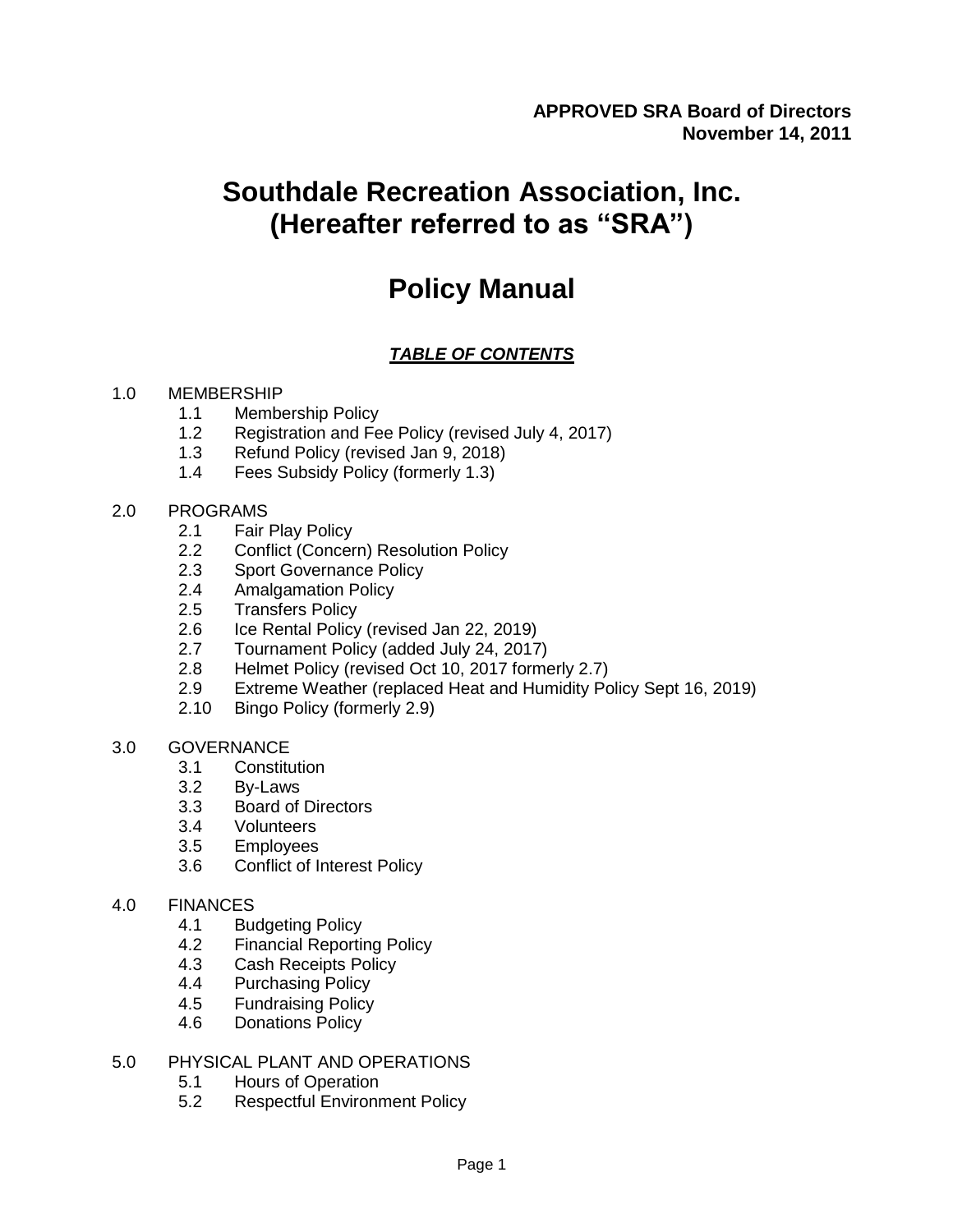- 5.3 Fire Safety Policy
- 5.4 Safety & Risk Management (revised Sept 16, 2019)
- 5.5 Lost and Found Policy
- 5.6 Key Control Policy
- 5.7 Smoking Policy
- 5.8 Lending Equipment and Furniture Policy
- 5.9 Uniforms Policy
- 5.10 Food Services Policy
- 5.11 Room Usage Policy (formerly 5.12, revised Apr 15, 2019)
- 5.12 Social Policy (formerly 5.11, revised Apr 15, 2019)
- 5.13 Parking Policy<br>5.14 Accessible Cus
- 5.14 Accessible Customer Service (added Mar 7, 2019)
- 6.0 HARASSMENT POLICY
- 7.0 PRIVACY POLICY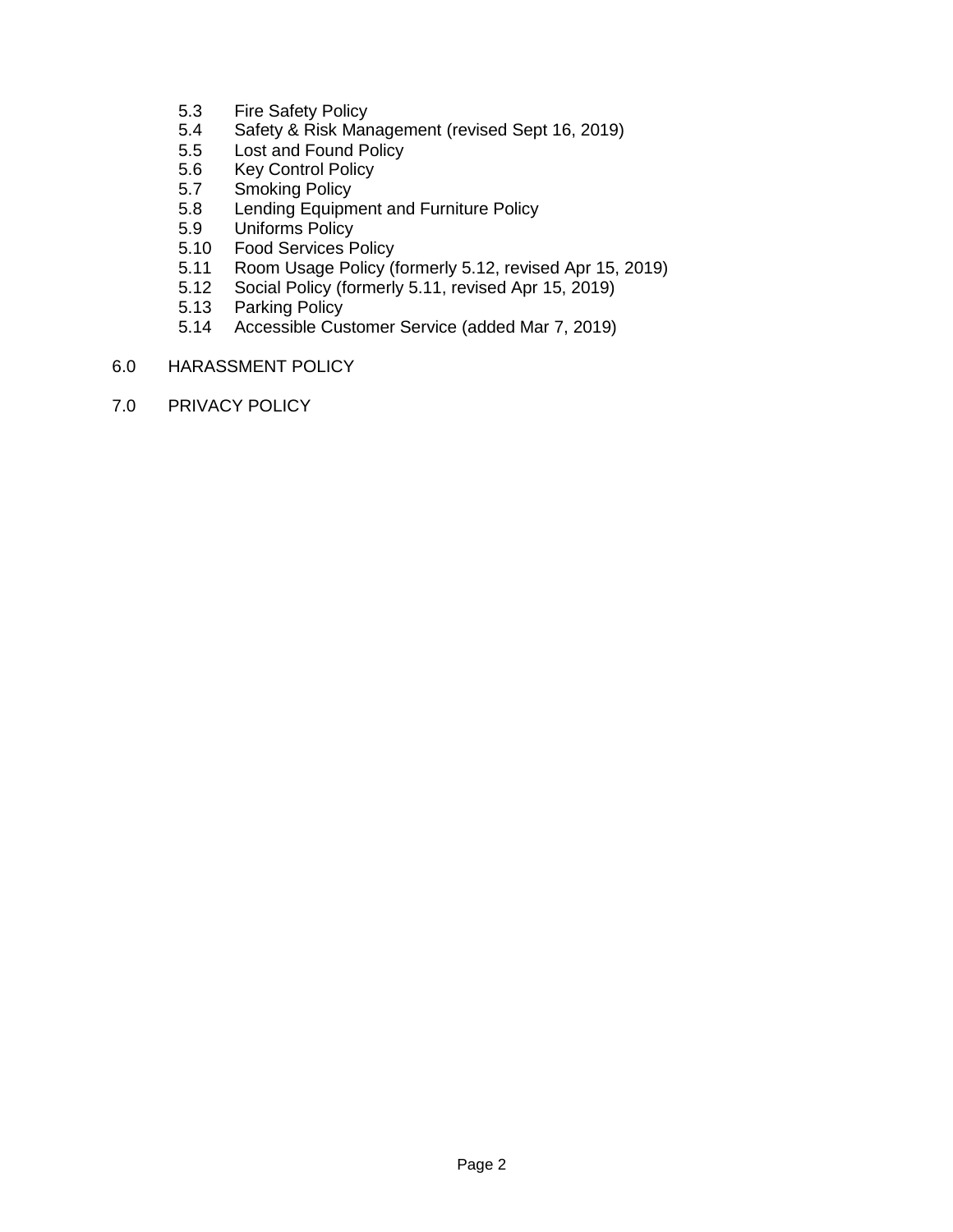# **Southdale Recreation Association, Inc. ("SRA")**

# **Policy Manual**

## **1.0 MEMBERSHIP**

SRA serves the Southdale catchment area of the City of Winnipeg by providing a wide range of recreational, leisure and sporting activities. It partners with many other agencies and organizations including other community clubs, area sport organizations, provincial sport governing bodies, senior's agencies, local recreational groups, local businesses and many others to provide these activities. Working together with partners in our community is a cornerstone to successful program delivery. Maintaining effective working relationships with our partners is an ongoing responsibility of all volunteers and staff of the SRA.

### **1.1 Membership Policy**

You are a member of SRA if you live within the catchment area for the SRA as set from time to time by the City of Winnipeg. Members may attend and vote at annual and special meetings of the membership.

If you live outside the catchment area, you may apply to the SRA Board of Directors to become an "Associate Member". Associate Membership status is designated on a case by case basis usually related to unique needs of the applicant.

### **1.2 Registration and Fee Policy** (Revised July 4, 2017)

SRA sport/programming registration fees are set by the convenor, sport association and/or General Administrator. All program registration fees are subject to approval by the Board of Directors prior to publication.

All other fees, as listed below, are reviewed annually by the Board of Directors in consulatation with management. Other annual fees to support major capital improvements, expansions and other extraordinary costs may also be set by the Board as part of registration fees as required.

Laker Admin Fees are assigned per participant for each registered activity. The Laker Admin Fee is also applicable to participants in amalgamated sport associations or those entering a tryout process for elite teams. Laker Admin Fees are used for the maintenance of SRA facilities, including administrative fees, and are not a direct proceed to the registered activity.

Volunteer fees, or other related sport fees, may be assigned as required by the convenor and/or General Administrator.

Late fees are charged for registrations received after the registration period closes.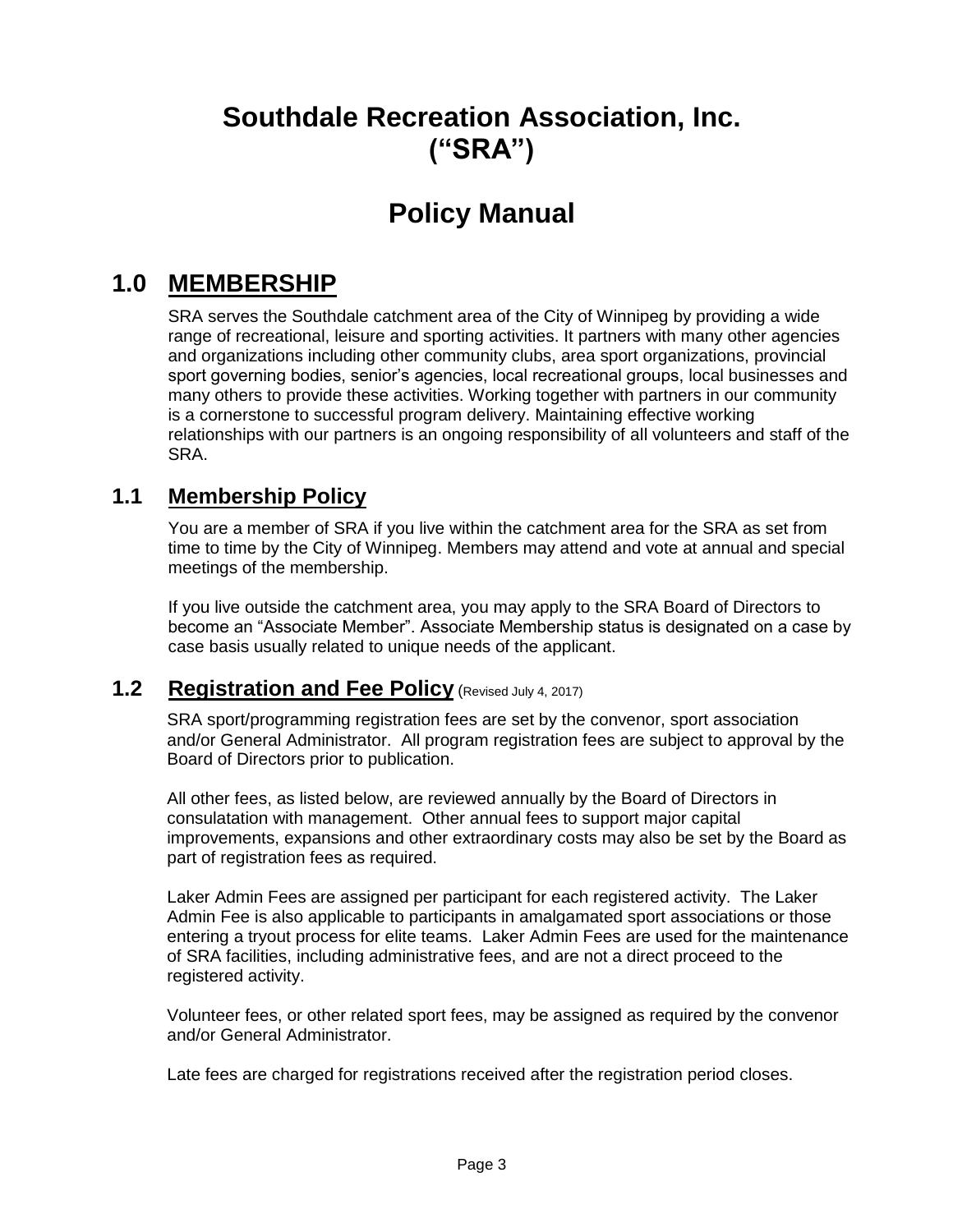All fees must be paid within 7 days of the registration period closure. Any fees not paid by this time will result in a late fee being applied. Payment not received within 14 days will result in withdrawal from the activity.

### **1.3 Refund Policy** (Revised Jan 9, 2018)

Laker Admin Fees, Late Fees and other annual fees as mentioned above are nonrefundable. Volunteer fees are refundable until the start of the season.

Request to cancel a registration within the registration period will result in full refund of the sport/program registration fees.

Request to cancel a registration within 14 days of the registration period closure will result in a 75% refund of the sport/program registration fees.

Request to cancel a registration after 14 days post registration period closure or at the commencement of the season will result in no refund.

Exception to this policy may be considered by the General Administrator if a program is at full capacity and there is a participant on a waiting list to fill the vacancy. Other extenuating circumstances may be considered by the General Administrator and/or Board of Directors.

### **1.4 Fee Subsidy Policy**

SRA policy is to support our children to stay healthy and active and be able to participate and engage in physical activity. Our goal is to give any and all children interested in sport and recreational programming an opportunity to play.

### SRA Support

SRA Board of Directors assist families to participate in SRA sports and activities based on need and available resources. Families are encouraged to contact the SRA General Manager in confidence.

Below are various organizations and links for available subsidies, funding and scholarships. SRA General Manager will work with families to help meet their needs.

### **KIDSPORT™**

KidSport™ provides support to children in order to remove financial barriers that prevent them from playing organized sport. KidSport™ Canada is a national not-for-profit organization that provides financial assistance for registration fees and equipment to kids aged 18 and under. Through a confidential application process KidSport™ provides grants so they can play a season of sport.

#### How To Apply

Application deadlines for all regions are April 30th and October 15th of each year. Winnipeg Region also has an additional application deadline of July 15th.

Please visit the KidSport™ website for more information! [www.kidsportcanada.ca](http://www.kidsportcanada.ca/)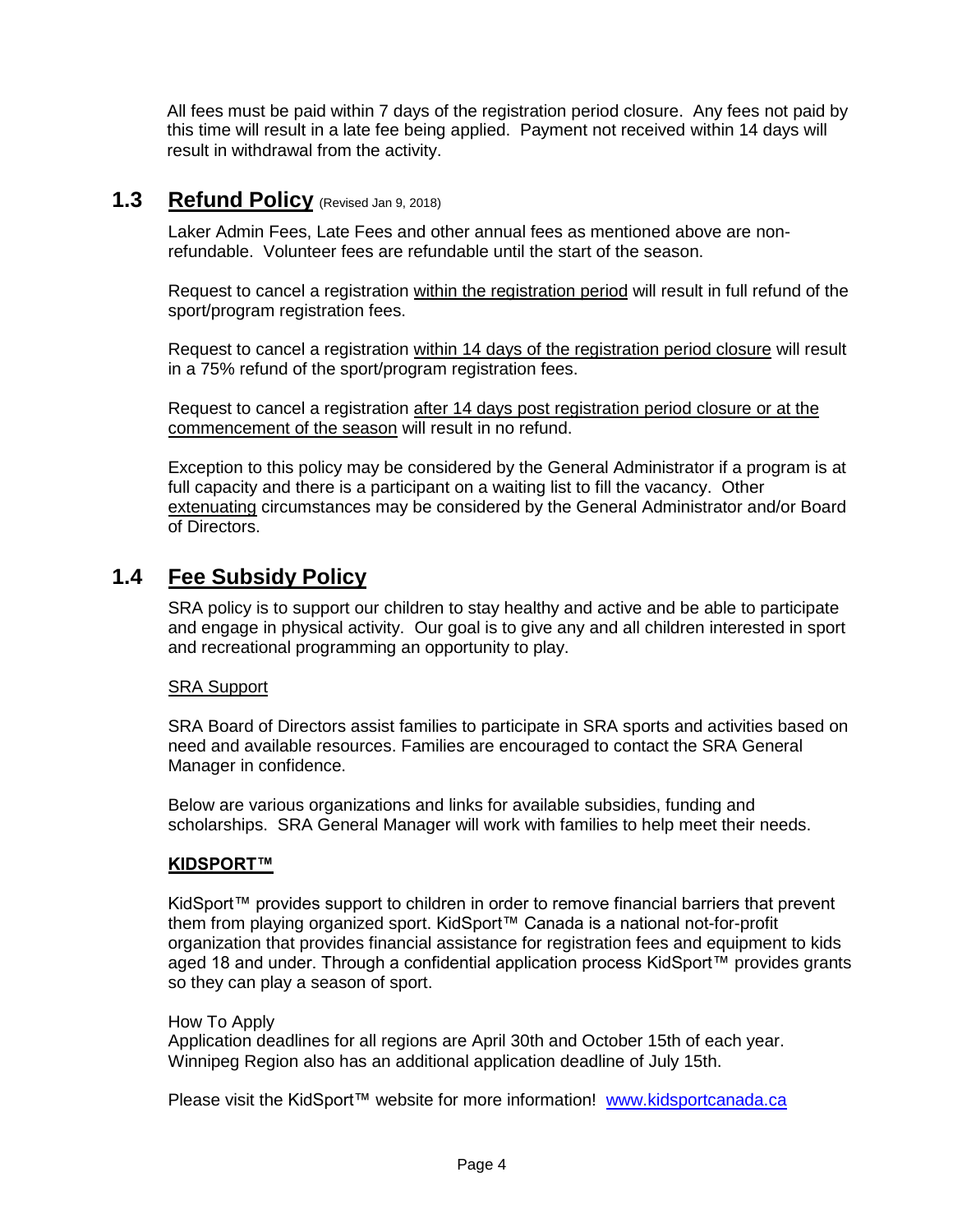### **General Council of Winnipeg Community Centres (GCWCC)**

The GCWCC was established in 1971 and consists of a volunteer board comprised of an elected Executive Committee, a Representative Board where members are appointed by each of the five District Centre Boards, a representative of the City of Winnipeg, Community Services Department, and the Winnipeg Minor Hockey Association.

Originally the GCWCC was formed to promote and encourage cooperation and communication among the community centres and city administration, and to provide a central council for the exchange of ideas and consider solutions to common problems. Over the past decade the GCWCC has experienced changes in their mandate and the responsibilities of the Council have increased dramatically in such areas as leadership development, developing policy statements on all aspects of the operation of community centres, as well as being responsible to administer both Municipal and Provincial grant funding through the programs you will find on their website.

Visit the G.C.W.C.C website for more information and to access the Program Subsidy Form: www.gcwcc.mb.ca

### **JUMP START**

Canadian Tire Jumpstart is dedicated to removing barriers, so children can participate in organized sport and recreation. Canadian Tire Jump Start gets kids in the game by covering the costs of equipment, registration and/or transportation. Canadian Tire Jump Start also lends support to unique initiatives aimed at increasing access to sport and recreation programs.

### How to Apply

Applications for assistance can be submitted from Jan. 15 – June 1 for spring/summer programs, and from July 1 – Nov. 15 for fall/winter programs.

- Contact 1-877-616-6600. Be prepared to provide contact information and the details of the sport or recreational activity your child would like to participate in.
- All information is forwarded to your local Canadian Tire Jumpstart chapter for review.
- Applicants will be contacted if they are approved or if further information is required.
- All information received is kept confidential.
- The Canadian Tire Jumpstart program provides grants up to a maximum of \$300 per qualifying child per session (i.e., spring/summer, fall/winter). Grants are provided directly to the non-profit or charitable organization coordinating the sport or recreational activity on behalf of the qualifying child. Since each child's financial needs are unique, Canadian Tire Jumpstart's contribution can be made for equipment, registration or transportation costs.
- All approvals are the sole discretion of the local Canadian Tire Jumpstart chapter and designated Canadian Tire Jumpstart personnel.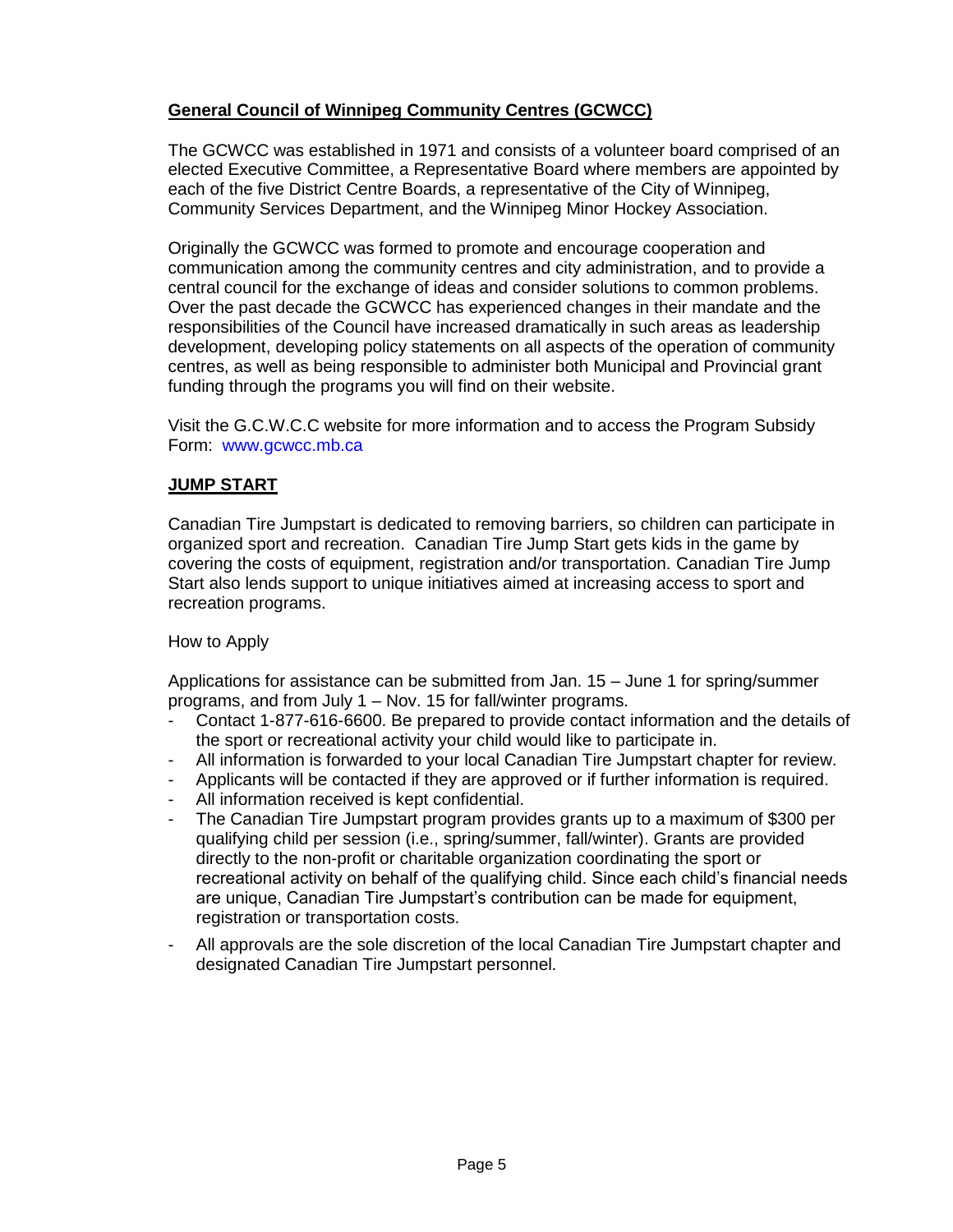# **2.0 PROGRAMS**

### **2.1 Fair Play Policy**

SRA is committed to providing a Fair Play sporting environment in which all individuals involved are treated with dignity and respect. Every participant's experience should be positive; all participants should have an opportunity to contribute and every participant should experience success. Our sports programs encourage participation in the joy of the sport and the learning of good sportsmanship.

In order to keep sport fun for all, the Fair Play policy emphasizes the following:

#### Athletes:

Athletes need to support their teammates' efforts and to respect their coaches, the officials, and their opponents. Athletes need to harness their energy into a committed willingness to come consistently and focus and work hard in practice and games.

#### Families

Families need to support their sons or daughters by helping them attend a high percentage of all practices and games, and in a timely manner. They need to encourage their children and respect referees, opponent, coaches, and teammates.

#### **Coaches**

Coaches must guide the young athletes in their charge to move forward in fitness, skill, and understanding of sport. Coaches must develop the players' appreciation for teamwork and ensure that all athletes have the opportunity to contribute to their team's performance. They need to lead the way in acting respectfully towards referees, opponents, players, and parents at all times.

### **SRA**

SRA believes in catering to the needs of all children and young people, from beginners to the most proficient. Special provisions may be required for children and young people who are disadvantaged or whose participation is limited for any reason.

SRA has a zero tolerance policy regarding harassment: generally defined as comment, conduct, or gesture directed toward an individual or group of individuals, which is insulting, intimidating, humiliating, malicious, degrading, or offensive (see also Harassment Policy).

A successful season can be measured by the amount the athletes move forward, by the quality of their effort, by their commitment to their team, and by their joy in participating. Wins and losses fall where they may, but hopefully they've learned to love to be active.

Keep sport fun  $-$  it's why we do it!

### **2.2 Conflict (Concern) Resolution Policy**

### Conflicts related to Sports

SRA's goals include ensuring the optimal experience for all participants. Handbooks are available from the SRA office for many of the individual governing sports bodies that describe in some detail how the sport is operated.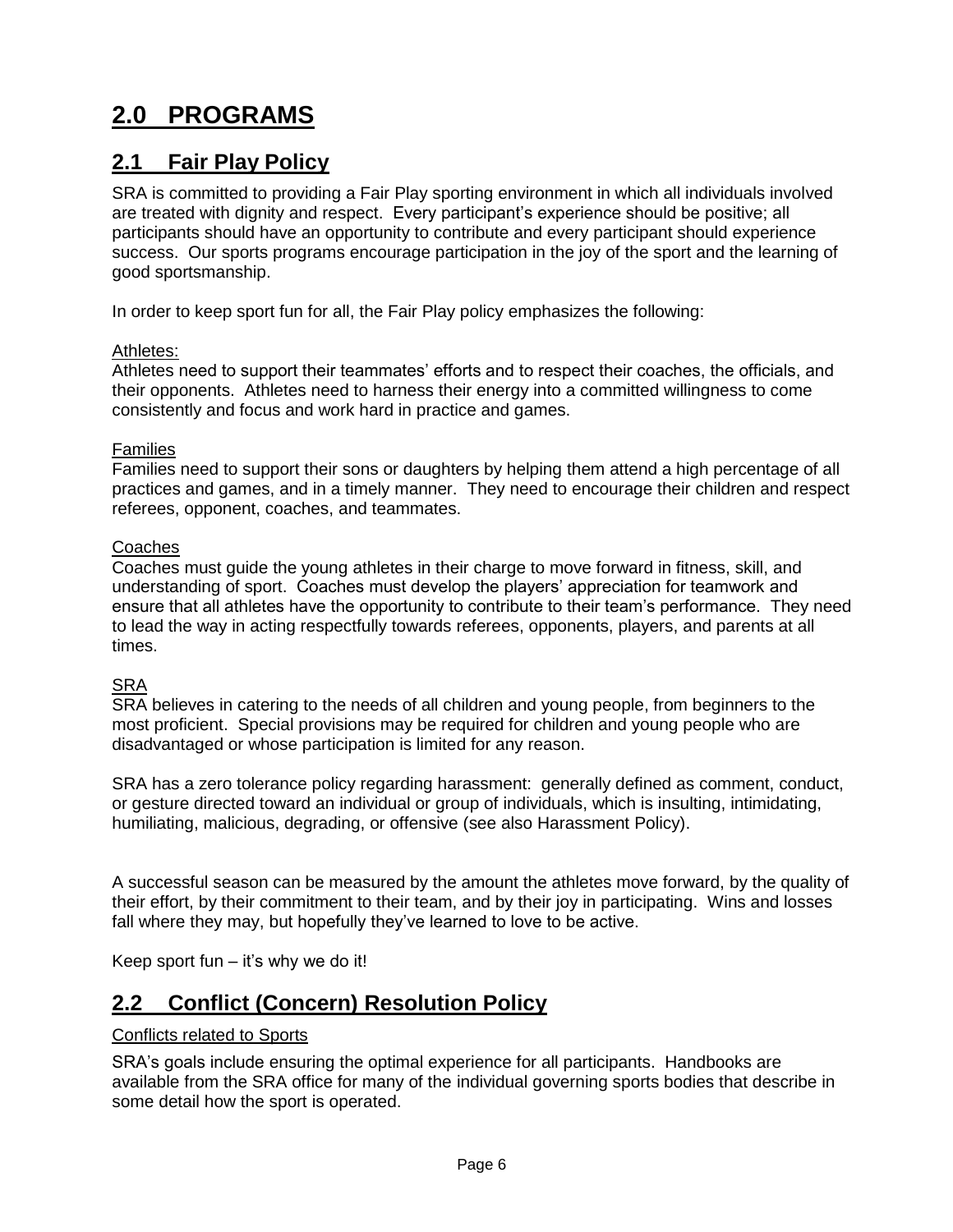When a **concern** arises, the following steps are to be followed

- 1. Participants/parents should approach the coach/manager first in a calm, respectful manner. Coaches/managers are volunteers doing the best they can and would like nothing better than to ensure everyone enjoys their participation to the fullest.
- 2. If the situation remains unresolved, approach the Convener responsible for that sport with a brief written detail of the concern. The Convener will review the submission, contact all parties involved, suggest a remedy and if necessary, make recommendations or obtain an opinion from his/her Director and if appropriate, the SRA Board. The Convener will respond to the concerned individual within 14 days of receipt of a written concern. This response will confirm receipt of the inquiry and provide a timeline for a formal response with respect to the inquiry. The Convener will provide the SRA office with copies of the written concern and his or her response made within 14 days. The SRA office will maintain these communications in the appropriate file.
- 3. If the situation and/or suggested remedy remain unsatisfactory, the individual is welcome to address the SRA Board directly. Contact the general office in writing at least 7 days prior to a regular SRA Board meeting to be put on the agenda for the next available meeting. Check with the office for the next meeting time. The Board will hear the submission, conduct an investigation if necessary and make recommendations with respect to the issue that are binding and final.

The process outlined above applies to all tiered sports such as baseball, softball, hockey, ringette, basketball, and indoor and outdoor soccer. It does NOT apply to premier leagues or teams run by organizing bodies, or Provincial authorities. Such "elite" programs have their own protocols for governance and the Board recommends that you carefully review such protocols before registering for these programs.

Though the SRA may collect registrations and fees for these leagues, we have NO representation with respect to governance. It is your responsibility, when registering for an elite program to be sure that you are comfortable with the avenues available to you for resolution, should an issue arise. Do your homework!

### **General Concerns**

Members of Southdale or anyone else having a complaint shall submit their complaint in writing to the Convener or Director involved.

The Convener or Director shall review the submission, contact all parties involved, suggest a remedy and if necessary, make recommendations or obtain an opinion from the SRA Board. The Convener or Director shall respond to the concerned individual within 14 days of receipt of a written concern. This response will confirm receipt of the inquiry and provide a timeline for a formal response with respect to the inquiry. The Convener/Director will provide the SRA office with copies of the written concern and his or her response made within 14 days. The SRA office will maintain these communications in the appropriate file.

If the situation and/or suggested remedy remain unsatisfactory, the individual is welcome to address the SRA Board directly. Contact the SRA office in writing at least 7 days prior to a regular meeting to be put on the agenda for the next available meeting. Check with the office for the next meeting time. The Board will hear the submission, conduct an investigation if necessary and make recommendations with respect to the issue that are binding and final.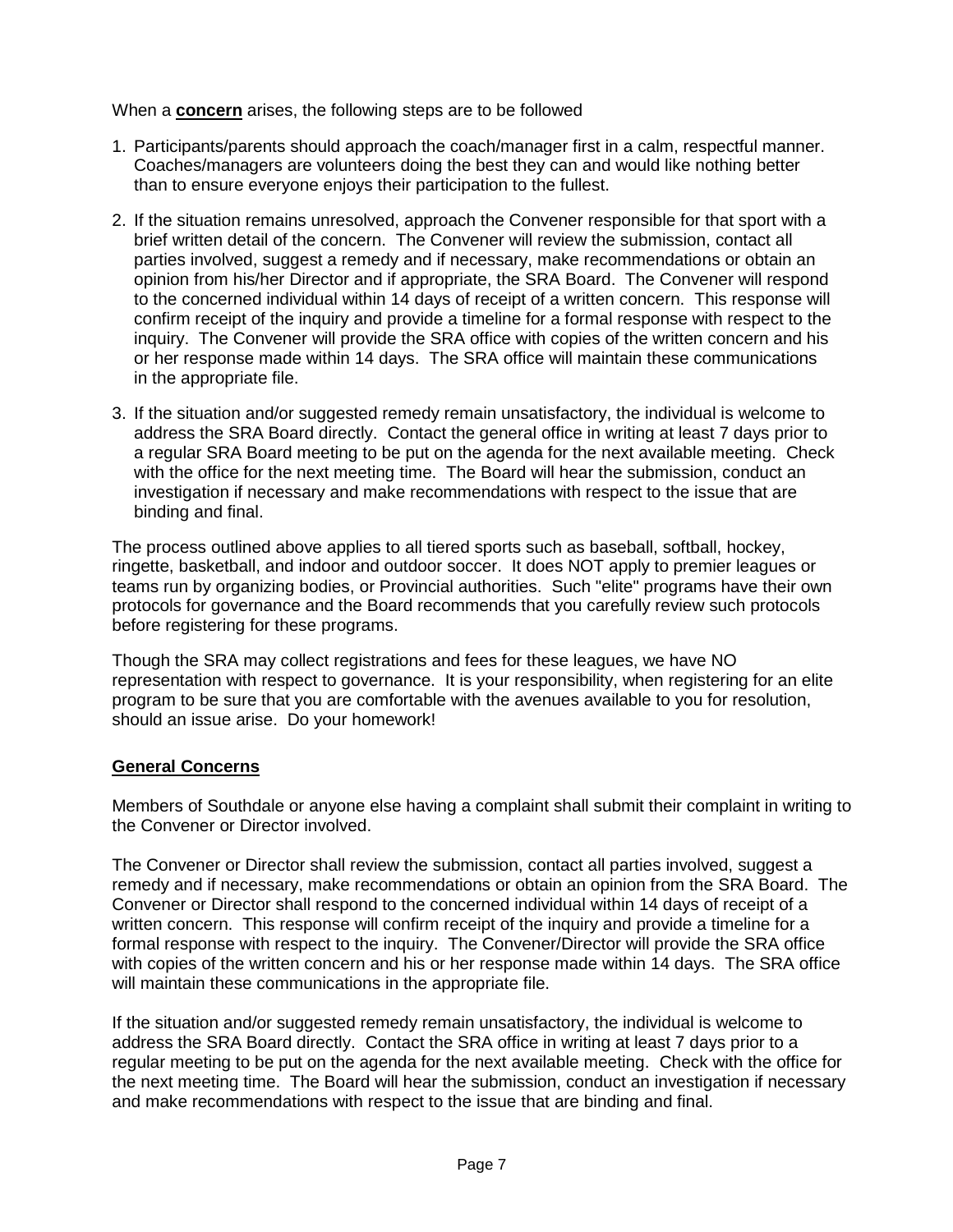## **2.3 Sport Governance Policy**

Sports include sport activities with the intent to provide a healthy, competitive team sport experience without the formality of a traveling or tiered system. Sports also include competitive/traveling program**s** that are tiered, formal try-out based programs. The SRA delivers sports programs under the auspices of Winnipeg Minor Hockey Association, Winnipeg Ringette League, Winnipeg Youth Soccer Association, Winnipeg Minor Baseball Association, Softball Manitoba and Winnipeg Minor Basketball Association among others. In the case of these programs, the SRA follows the sport authority's guidelines and rules. Depending on the organizing body SRA may:

- select teams;
- arrange for and provide coaches and managers;
- provide a venue for competition;
- provide uniforms.

Each individual Sport Convener is responsible for developing and maintaining (updating) their appropriate Sports' Handbook approved by the Board of Directors, and will include:

- This Policy Manual
- Coaches Selection Process
- Player's Selection Process
- Coaches Evaluation Process
- Player's Evaluation Process
- Parent/Guardian Communication Process

Handbooks shall be made available in the SRA office.

### **2.4 Amalgamations Policy**

Any team sport requires a minimum and/or ideal number of players to make a team viable. Depending on the sport, governing body and number of registrants we have at SRA amalgamations with other community clubs may be required to field a viable team.

SRA Conveners will handle amalgamations with other Clubs. Their first priority will be to keep as many Southdale players (living within the catchment area) together as possible, keeping in mind the opportunity to field a competitive team as a whole. Conveners will make every effort to provide Southdale players and parents with as much notice as possible that an amalgamation is imminent. As registration numbers are determined and premier team selection is finalized, there may not be much time to provide such notice.

### **2.5 Transfers Policy**

A transfer is the movement of a player or family from one community centre to another. There are two types of transfers: necessary and requested.

A necessary transfer is one where a player or players need to be transferred to/or from Southdale to make up a viable team roster. In such cases these transfers are undertaken within the parameters of an amalgamation and/or the specific transfer rules of the sporting authority. In this case, the SRA Convener will make every effort to keep as many Southdale players together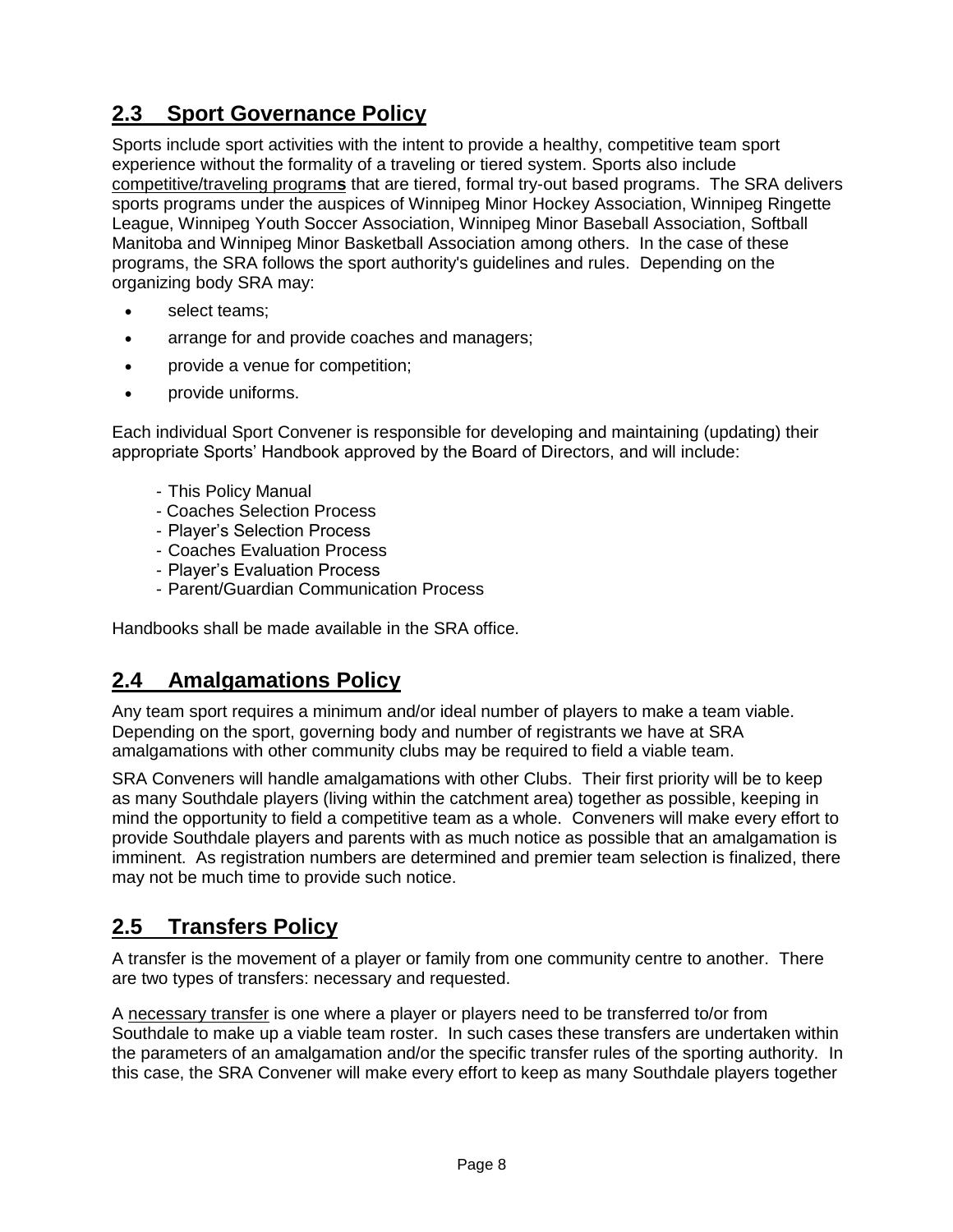as possible. Often, new and growing sports have less rigorous transfer guidelines in order to foster growth of the sport through creation of viable teams.

A necessary transfer is approved by the SRA Convener of the sport in question as part of his or her duties with respect to amalgamation and roster finalization and in keeping with the transfer policies of the sporting authority.

A requested transfer is one where an individual or family approaches a Convener or the Board with a request to play out of another Community Club or come from another Community Club to compete out of Southdale.

Typically, a requested transfer is denied unless there are extenuating circumstances. Such a request is generally reviewed by the Convener who may consult with his/her SRA Board Director.

A requested transfer must be approved by:

- 1. The Convener of the sport in question;
- 2. The SRA Board Director to whom the Convener reports.
- 3. The President (or designated authority) of the Club to which the party is transferring.

In the event a Convener is required to handle a transfer of a family member, such a transfer must be treated as a requested transfer and must have the approvals noted above.

For further information about transfers review the Family Transfer Policy of the GCWCC on their website [www.gcwcc.mb.ca](http://www.gcwcc.mb.ca/)

### **2.6 Ice Rental Policy** (Revised July 24, 2017 to remove Tournament notes)

The criteria for indoor ice allocation at Southdale Community Centre include:

**Fees** are set from time to time by the SRA Board of Directors.

### **Ice is Assigned in Following Priority**

- 1. Southdale Programs and Events
- 2. District Hockey and Ringette Programs
- 3. High School, AA, AAA, Junior Programs
- 4. Adult Rentals
- 5. Casual Rentals

#### **Ice Allocation Policy**

Ice allocation for Southdale Hockey and Ringette Programs will be determined by the number of Southdale participants per program. Hours available will be from season start to season end. This does not include tournaments in this time frame.

Ice will be allocated once registration numbers are known and will be based on total hours available for the season.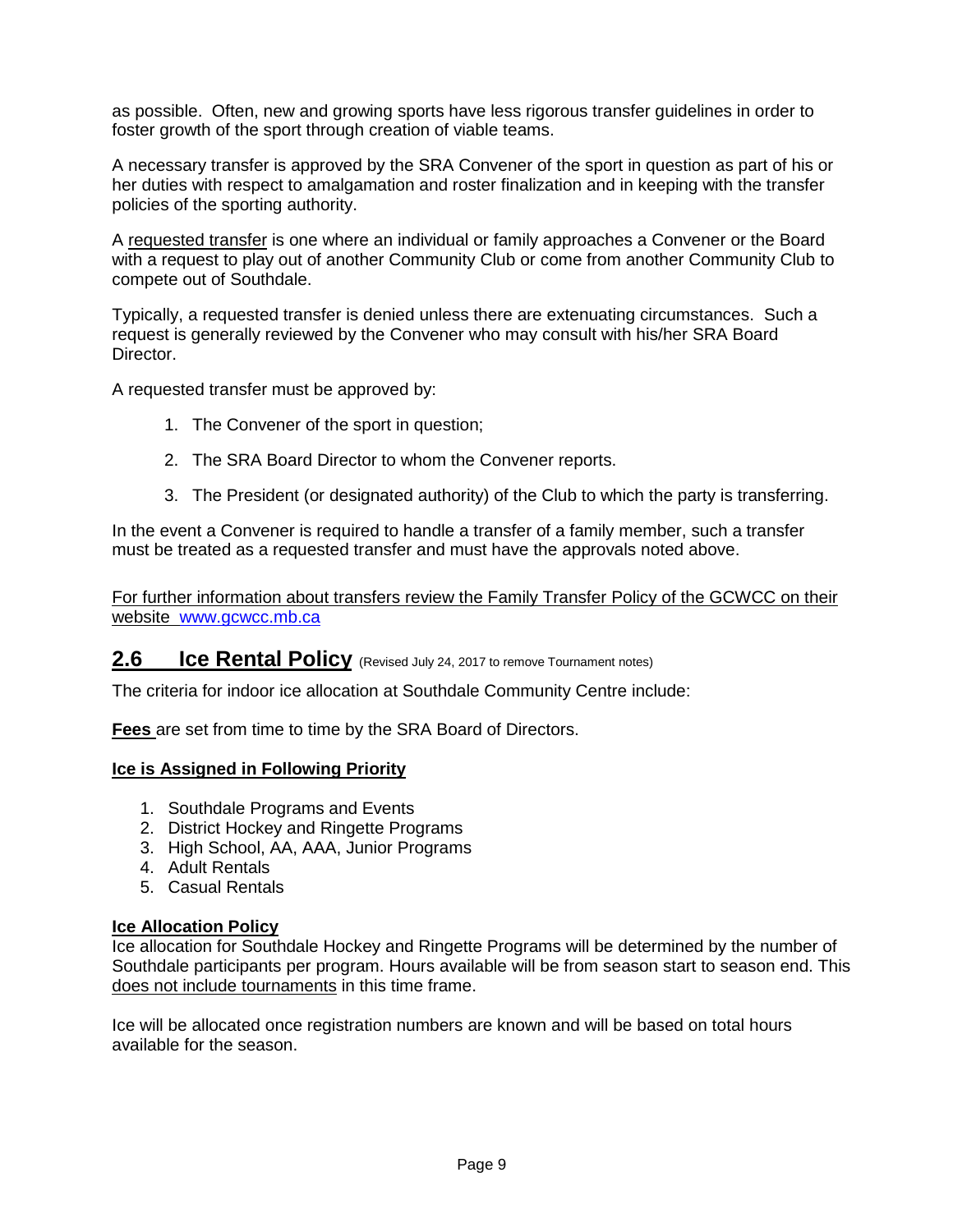For example:

| Hockey   | 500 registrations | 77%        |
|----------|-------------------|------------|
| Ringette | 150 registrations | <b>23%</b> |
| Total    | 650 registrations | 100%       |

Season total of ice available:

15 weeks  $x$  35 hours per week = 525 hours

Hockey 404 hours Ringette 121 hours

Set up and Removal of Mini Boards and Bumper Pads (Added Jan 22, 2019)

Only rostered coaching staff under Hockey Canada's insurance will be responsible for set up and take down of the mini boards or bumper pads at any level.

### **2.7 Tournament Policy** (Added July 24, 2017)

Requests to hold a tournament at SRA are to be submitted to Arena Manager and must include the requested date(s) and number of ice rental hours required. Arena Manager, in consultation with the Board of Directors if required, will confirm or deny the request based on facility availability.

SRA reserves the right to request a 25% deposit for allocated tournament ice.

Allocated ice not required must be returned to Arena Manager, in writing, no less than seven (7) days prior to the start of the tournament and may not exceed 25% of allocated hours. Schedule must be submitted to Arena Manager as soon as determined in order to facilitate dressing room assignments.

A secure tournament office will be provided for tournaments with significant ice rental, at the discretion of management, if facility demands allow. Access to this room will be granted no sooner than three (3) days prior to the start of the tournament. If other major events run concurrent to tournament, use of this room may not be exclusive. Consideration will be given for a single complimentary use of the meeting room for pre-tournament preparation, if facility demands allow. Other room usage is not included with tournament ice rental and available for rent at request. Office supplies and services (including printer/photocopier) are not provided by SRA.

Outside food and drink may be brought into the facility for tournament needs, with approval from management. These items would be for giveaway purposes and cannot be sold in competition with canteen. All tournament vendors/placement must be approved by management and not compete with any business in the facility.

### **2.8 Helmet Policy** (Revised Oct 10, 2017)

In accordance to City of Winnipeg guidelines, SRA strongly recommends the use of a proper fitting, CSA-approved helmet with a face mask for all age groups.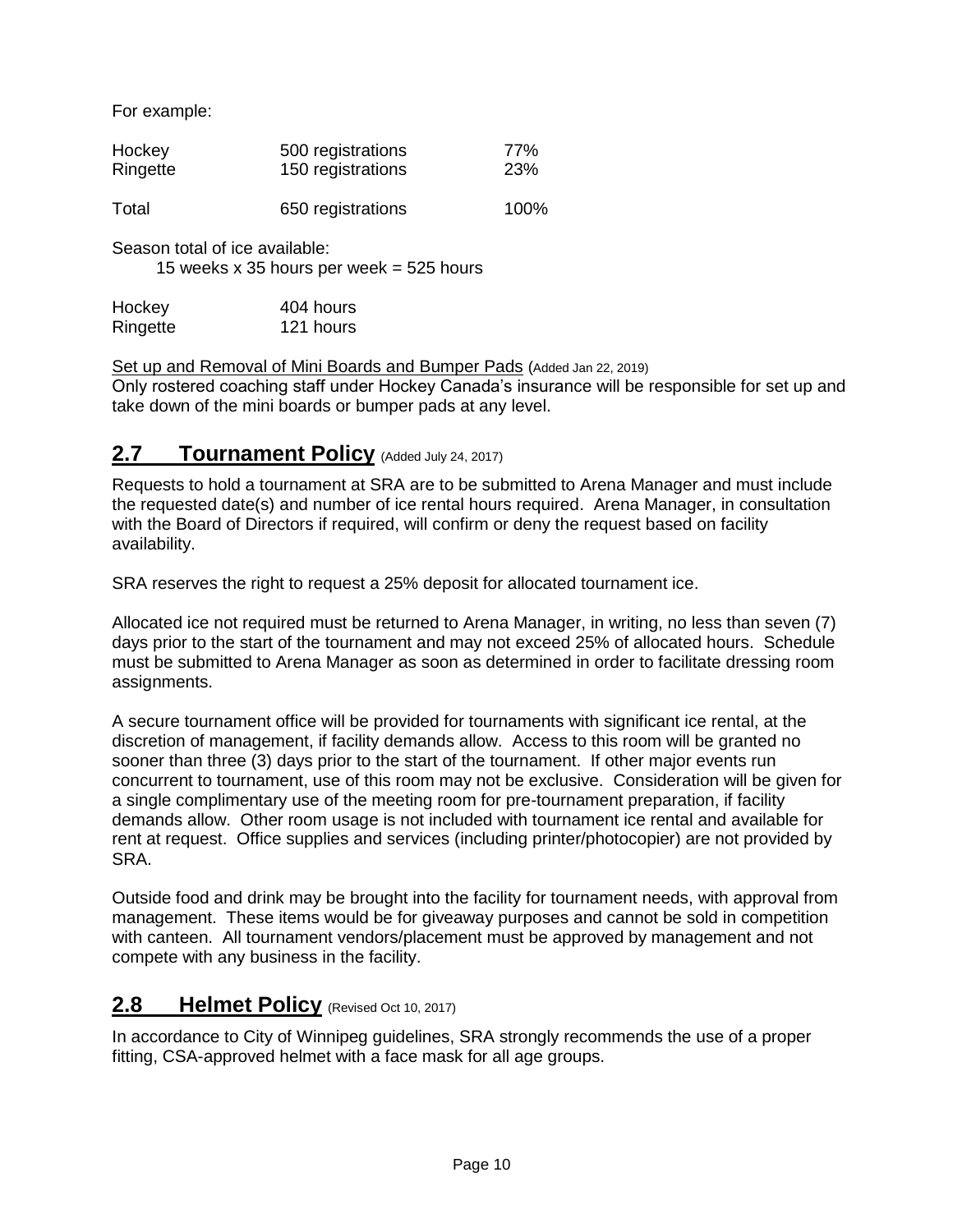### **2.9 Extreme Weather** (Added September 16, 2019)

### 2.09.1 – **TORNADO**

Tornados can strike rapidly and without warning. Do NOT depend on seeing a funnel cloud or hearing a thunderstorm. Weather signs that may indicate a tornado is approaching:

- dark or green-coloured sky
- large, dark, low-lying cloud
- large hail
- loud roar that sounds like a freight train

If you see these weather conditions or a funnel cloud:

- Warn others in the area
- Take shelter immediately
	- Do NOT seek shelter in, or under, a motor vehicle
	- Try to go into a building, to the innermost part and lowest possible level
	- $-$  If outdoors, avoid areas with trees; lie in a ditch or low spot on the ground and cover your head with an object or with your arms
- Report to Environment Canada

After a tornado:

- Check for injuries. Do not attempt to move seriously injured people unless they are in immediate danger of further injury.
- If you are trapped, try to attract attention to your location.
- Do not enter any damaged structures and be aware of hazards from exposed nails/broken glass.
- Do not touch downed power lines or objects in contact with lines. Call 911.

### 2.09.2 – **LIGHTNING**

Thunder can be a good indicator of lightning – loud crackling means it is close, whereas rumbling means that it is further away. Light travels faster than sound so you will see lightning before you hear the thunder. Each second between flash and thunderclap represents approximately 300 metres. If you can hear thunder, you are within striking distance.

When you first see lightning or hear thunder:

- Head for a well-constructed building, staying away from windows, doors, fireplaces and anything that will conduct electricity like metal pipes, sinks and appliances.
- Head for an enclosed metal vehicle without touching any metal pieces of the car and remove any metal like jewelry or coin that you may have. Keep your hands on your lap. Do not park near trees or other objects that can fall on the car and be aware of downed power lines.
	- $-$  If a downed power line is touching your vehicle, do not attempt to exit until directed so by emergency personnel.
	- $-$  If the vehicle catches fire, do not step out of the car. Jump free of the car so your body clears the vehicle before touching the ground. Shuffle, keeping your feet together, for at least 150 ft. Do not help someone else from the car while you are standing on the ground.
- If outdoors, take shelter in low-lying areas such as valleys or ditches if not water-filled. Avoid water, high ground, open spaces and any metal objects. Unsafe places include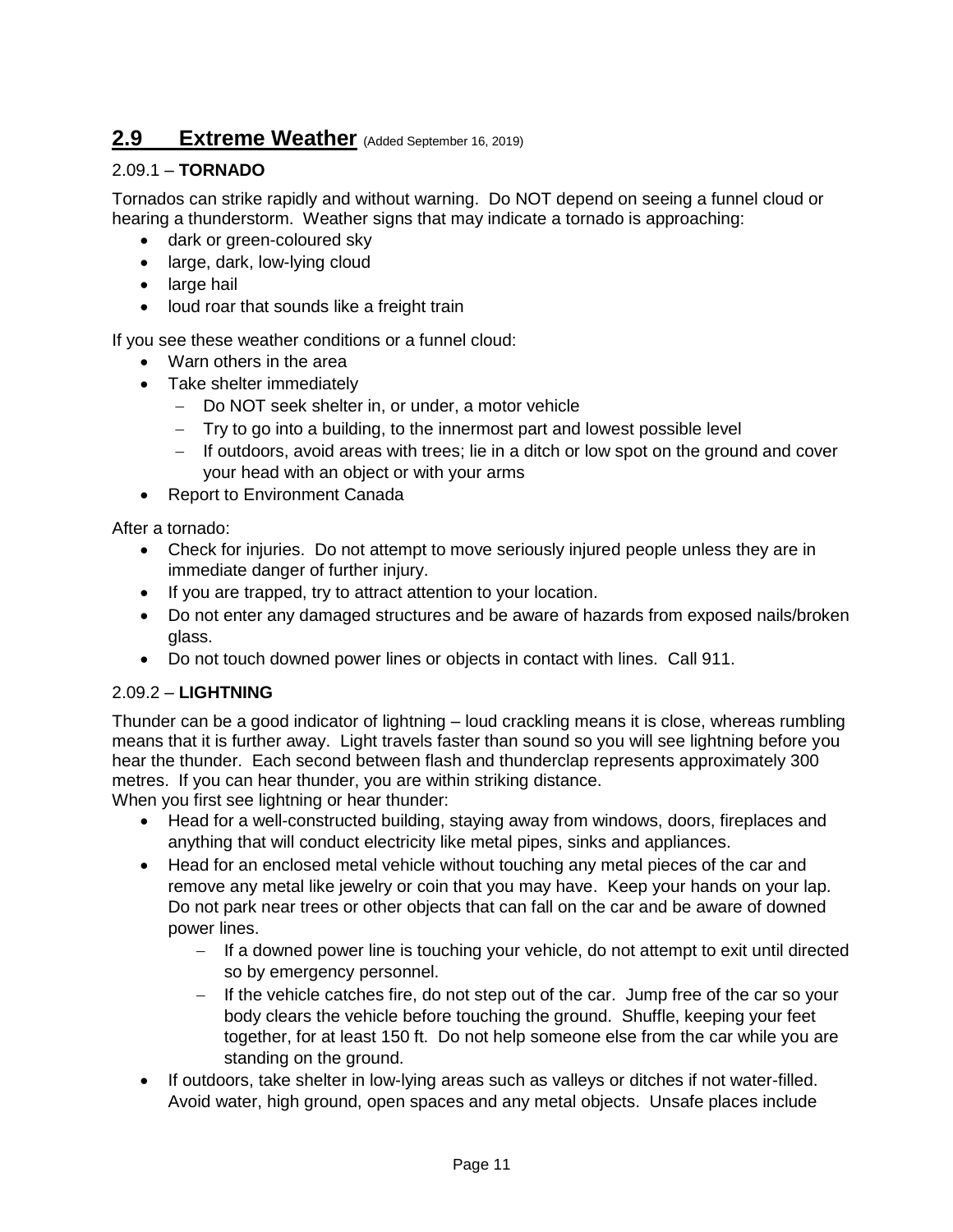canopies, sheds, picnic shelters and trees. Crouch on the balls of your feet and put your feet together, wrapping your arms around your knees and bent forward, touching as little of the ground as possible. Spread out several metres from other people.

### 2.09.3 – **EXTREME TEMPERATURES**

### **HEAT**

Heat stroke occurs when the body cannot control its own temperature and its temperature rises rapidly. Sweating fails and the body cannot cool down. Warning signs include:

- Red, hot and dry skin
- Rapid, strong pulse
- throbbing headache
- dizziness, nausea, confusion or unconsciousness
- extremely high body temperature (above 103F)

If you suspect that someone has heat stroke, follow these instructions:

- Immediately call for medical attention
- Get the person to a cooler area and cool by immersing in cool water, shower or sponging with cool water. If the humidity is low, wrap the person in a cool wet sheet and fan vigorously

### **COLD**

Hypothermia is when a person's core body temperature drops below 95F. The person may be disorientated and less awake. It can be caused by cold temperature, improper clothing, wetness, fatigue or poor fluid intake.

To prevent hypothermia, wear several layers of dry clothing and move around. If someone is suffering from hypothermia:

- Do not rub or massage the skin
- Do not warm with direct heat or hot water as rewarming must be gradual
- Give the person warm beverages to drink
- No alcohol or cigarettes as they slow blood flow

### **2.10 Bingo Policy**

A Bingo Coordinator is appointed by the SRA Board of Directors.

Bingos shall be conducted in accordance with all Manitoba Gaming Commission rules and regulations.

The Bingo Coordinator is accountable to the SRA Board of Directors through the Director of Fundraising and Communication.

The Bingo Coordinator shall be responsible for bingo operations including:

- establishing procedures as required to recruit and place volunteers;
- set up, run and knockdown for each bingo;
- administer appropriate financial procedures (cash handling, bill payment, etc.) and related records;
- liaise with the SRA Board of Directors.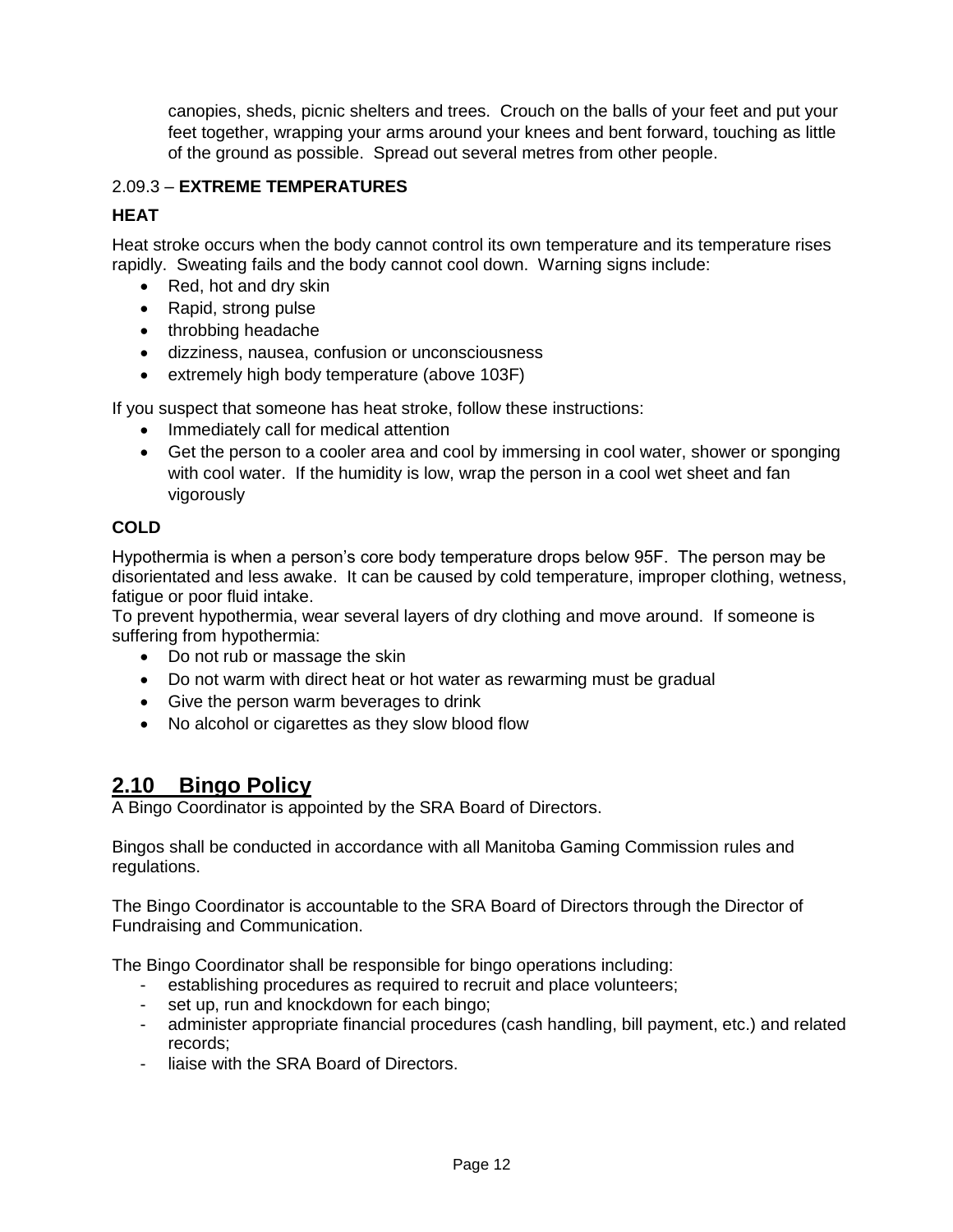Separate bank accounts for bingo operations must be in the name of the SRA (e.g. Southdale Recreation Association Bingo Account) and requires a banking resolution which identifies any two of the following as signing authorities on the account: Bingo Coordinator, SRA General Manager, SRA Treasurer, SRA Director of Fundraising and Communication.

Bingo proceeds shall go to the SRA: to be split 40/60 between SRA Equipment and SRA Expansion Program.

# **3.0 GOVERNANCE**

Mandated by the City of Winnipeg and guided by the General Council of Winnipeg Community Centres (GCWCC) to provide facilities and related programming and sport activities for the people in the community, the SRA is governed by a Constitution and By-Laws.

## **3.1 Constitution**

SRA is governed by a constitution which sets out the purpose, objectives, governmental powers of the Members, Board of Directors, and Executive Committee, and provides overall direction how the business and other affairs of the SRA shall be conducted.

The Constitution is a separate document that is approved by the Members at annual or special meetings of the Membership. It is not part of this Policy Manual. It can be located in the SRA office or on the SRA website.

### **3.2 By-Laws**

SRA is further governed through By-Laws which set out more specific governance requirements for SRA.

The By-Laws is also a separate document that is approved by the Members at annual of special meetings of the Membership. It is not part of this Policy Manual. It can be located in the SRA office or on the SRA website.

### **3.3 Board of Directors**

Board of Directors meetings are to be held monthly.

In addition to the powers and responsibilities of Directors as set forth in the Constitution and By-Laws:

- Directors are to submit written reports prior to Board meetings. Written reports shall at a minimum contain a brief update of activities since the last report.
- Each Director is responsible to keep accurate and up to date information on file and that information should be considered the property of SRA and shall be relinquished upon request or within fourteen (14) days of change of Director.
- The General Manager also submits a written report to each Board meeting.

### **3.4 Volunteers**

### **Volunteers Make the Difference!**

The SRA strives to recruit, screen, train and place, orient, recognize, appreciate, and manage performance of volunteers as outlined in the GENERAL COUNCIL OF WINNIPEG COMMUNITY CLUBS "Building Volunteer Organization" guide booklet.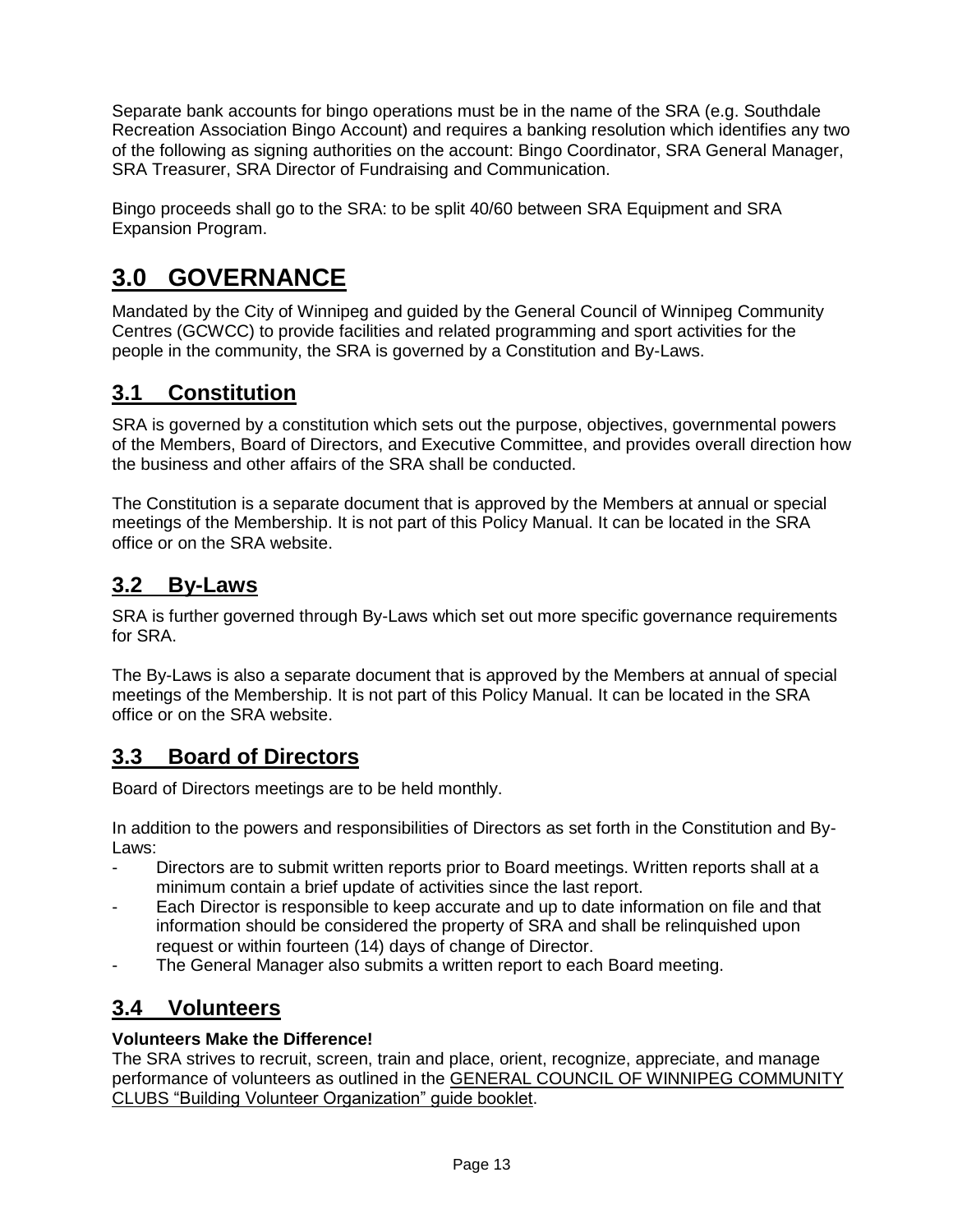The SRA delivers successful recreational programming in large part because of the dedication and perseverance of our volunteer coaches, managers, officials, projects & events volunteers, conveners and members of the Board. Here is how you can get involved.

#### **Coaching and Managing**

In order to coach or manage a team, submit your name to the Convener responsible for that sport. General rules that apply include:

- Coaches and Managers shall be required to clear a Criminal Record and Child Abuse Registry search in order to participate. The search record is to be submitted and then retained on record in the office of the General Manager. SRA shall reimburse the fee to obtain the search record upon presentation of the search record and proof of payment (receipt).
- Coaches and Managers shall take training or certification to coach, manage or act as a trainer/safety person as required by the applicable sport governing body. SRA will pay the cost of any first level certification program once you've successfully completed it. You have to be coaching/managing/training a current team at Southdale, have paid for the course and have supplied the receipt and proof of completion to the office for reimbursement.

#### **Officials**

officiating of sporting events requires appropriate certification in accordance with the requirements of the applicable sport governing body.

- Sport Manitoba is one of the best resources for details on official accreditation.
- The sport Convener and SRA office can also assist you in obtaining the necessary certifications.
- Most officiating roles are paid positions; with the governing body setting the wage. Officials can be paid by leagues, individual community centers and teams or tournament organizers depending on which is responsible for the program. SRA will pay officials directly only for recreation league activities we host and tournaments we may hold.

### **Conveners**

Conveners are responsible for the overall organization of one particular sport or portion of a sport. For example, we have a soccer convener that administers our overall soccer program, with boys and girls soccer conveners reporting to the soccer convener.

The Convener of any sport is responsible for:

- overseeing the SRA program of that particular sport;
- recruiting and screening coaches and managers (including obtaining proof of certification and criminal record and child abuse searches);
- working with other Community Centers on amalgamation details;
- acting as a first responder for issues and concerns related to the program;
- reporting to their Director.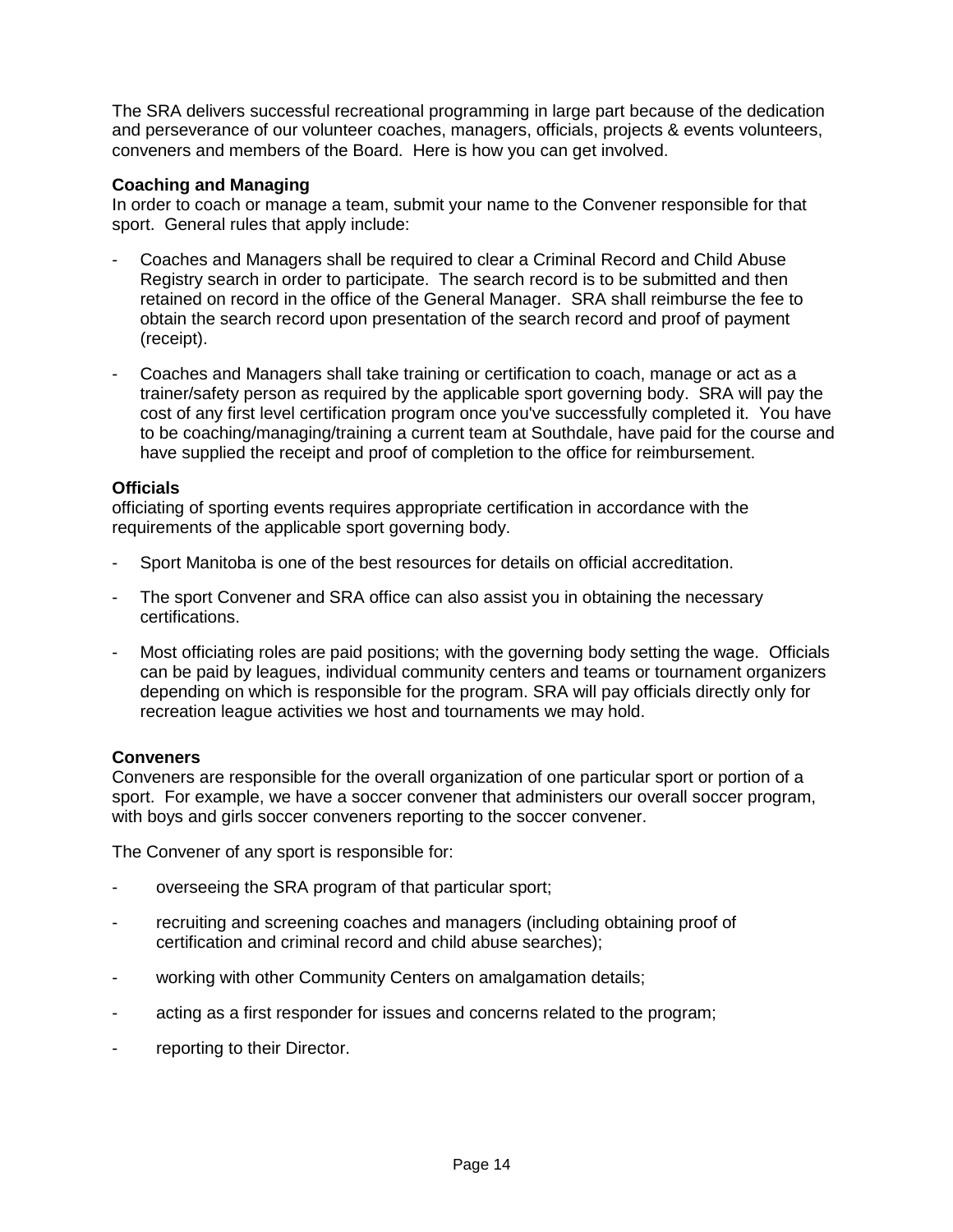### **Directors**

Directors are responsible for the overall organization of a group of like sports and/or activities within the SRA. Conveners for sports report to their respective Director. Currently there are Director Positions for ICE SPORTS, FIELD SPORTS, PROGRAMS, FUNDRAISING & COMMUNICATION, DIRECTORS AT LARGE (max 2). Directors are responsible for:

- preparing (with the assistance of the SRA Office) and maintaining a current budget for their assigned sports and programs;
- supporting their Conveners in managing issues and concerns;
- reporting to the Board on a regular basis; bringing forward the unresolved matters for consideration

Conveners and Directors volunteer for their positions or are recruited by the Board. An individual interested may submit his or her name to the SRA office or a Board member. The Board will review all interested candidates and make a recommendation for the Annual General Meeting held in June of each year.

### **Board Members**

The Board oversees the operation of the SRA with the intent of providing recreational programming that meets the community's needs and wants within its by-laws and constitution of and those of the sporting bodies we represent or are a part of.

The SRA and its programs cost in excess of \$1,500,000 per year and require the regular, attentive participation of an enthusiastic Board. Board membership is not an onerous task, but requires a desire to maintain and grow the programming we offer to the families and individuals in the Southdale catchment area.

Board positions are as listed in the Constitution and By-Laws. Board members include the Directors described above. Board positions are elected positions with varying terms. A copy of the Club constitution and by-laws is available for review from the SRA office or on the SRA website. These documents contain the details on board positions and responsibilities.

Members may make the SRA Executive aware of their intent to stand for the next election in writing at any time during the year. They will then be added to the slate of candidates that will be presented at the June Annual General Meeting. The second way to run is to attend the June Annual General Meeting and be nominated from the floor.

### **3.5 Employees**

The General Manager reports through the President to the Board of Directors. All other employees are supervised by the General Manager.

The General Manager and other employees of SRA are there to ensure that the structure is in place to safely run the programs we, as a community, decide we require. They will take registrations, advise as best they can on suitability of programs, provide you with the right contact for further information on any program or sport and convey notice of a concern to the Board.

Employees including the General Manager can not approve transfers, change team assignments, or waive fees.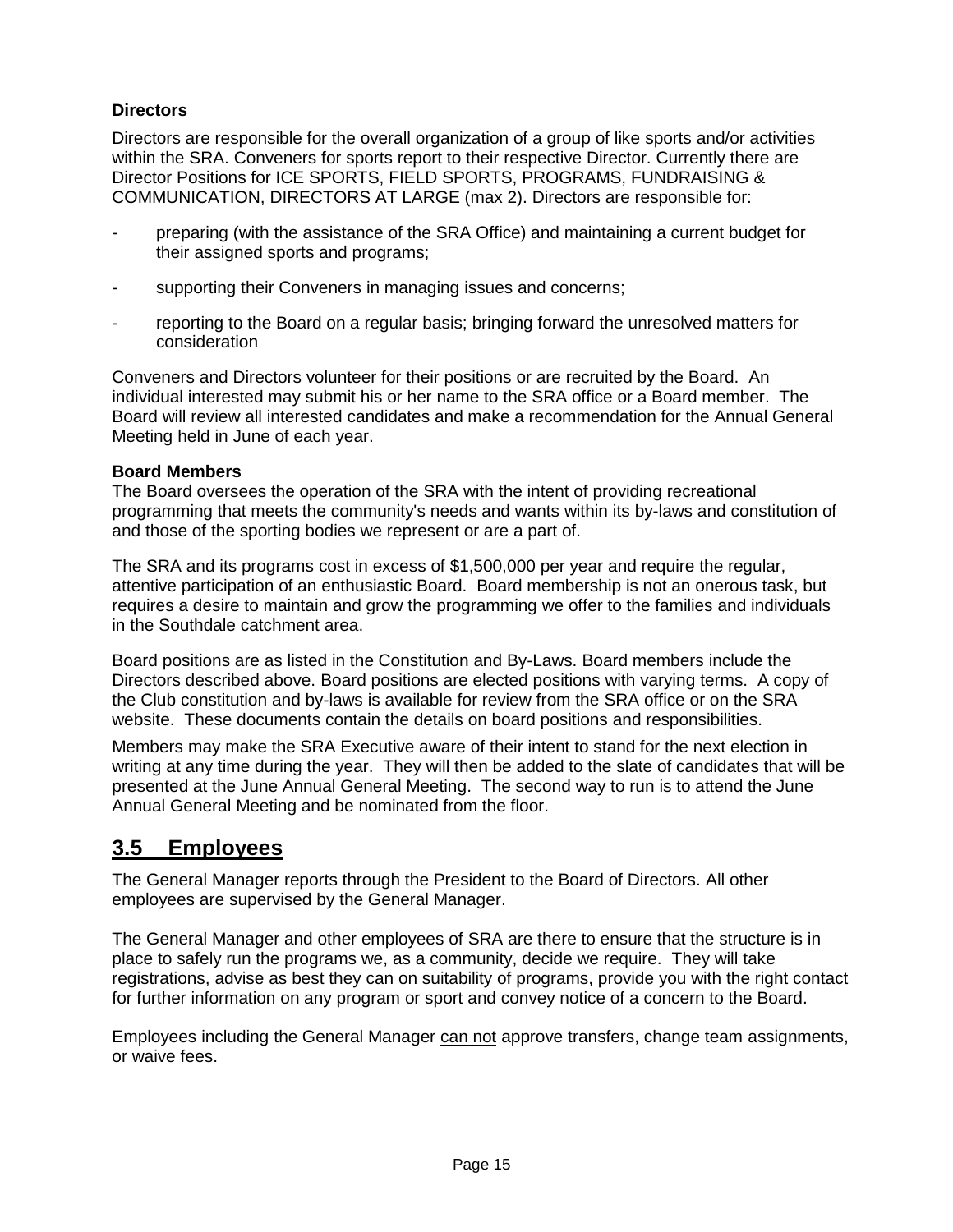Employees provide the facility management and office administration that make our programs possible. Running the programs is the collective responsibility of the SRA volunteer coaches and managers, Conveners and the Board of Directors.

Policies pertaining to employees of the SRA are contained in a separate document referred to as the **EMPLOYEE HANDBOOK**. The policies in this handbook are approved by the SRA Board of Directors and administered by the General Manager. The Employee Handbook is available in the SRA office.

### **3.6 Conflict of Interest Policy**

Volunteers and staff shall conduct themselves consistent with the Volunteer/Staff Code of Conduct provided by the General Council of Winnipeg Community Centers (GCWCC).

### Specific to SRA:

All persons volunteering for SRA are encouraged to do so as a way to support their community. Volunteering as a means of advocating for personal gain is discouraged and specifically not permitted under this policy. Volunteers who insist on personal privileges or perks as a result of their appointment shall be removed from the position and denied perks.

Similarly staff shall be compensated in accordance with pay rate and employee benefit policies in the SRA Employee Handbook and shall not be entitled to other personal privileges or perks as a result of their position.

Examples of perks and personal privileges not available to volunteers and staff include but not limited to:

- waived or reduced fees for activities and sports
- access to best/better ice or field locations and times.
- preferential booking or fees for facilities such as social/banquet hall
- waiver of applicability to any other SRA policies

## **4.0 FINANCES**

### **4.1 Budgeting Policy**

The Board will set a budget annually.

The Treasurer will oversee the budget process and give direction to the Directors and Conveners as required.

Each Director will submit a budget for each sport or program (revenues and expenses), which are anticipated for the upcoming year. E.g. registration fees, equipment and uniforms, supplies, coaching clinics and miscellaneous expenses. Also to be included is a break down of each age category and the approximate number of participants.

Each Convener works with every team manager to prepare and submit a budget for their sport or program. this is to include fundraising as well as fees and expenses. Parents are to receive a copy of the budget and final accounting at the end of the season. These budgets are provided to the respective Director.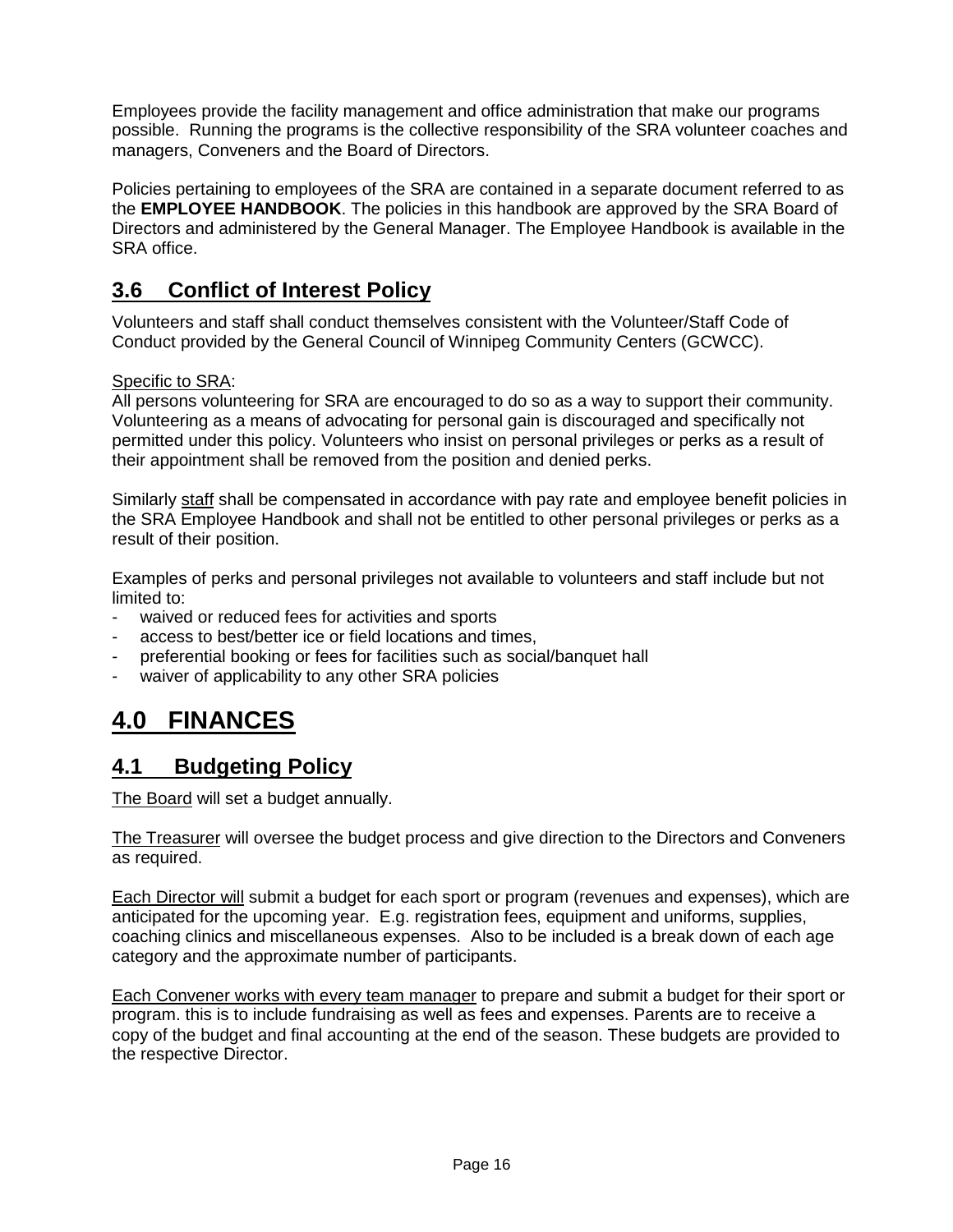Budget Guidelines:

- There cannot be a deficit.
- Breakdowns of revenues and expenses are necessary, with, as much detail is possible.
- No surpluses shall be carried forward.
- Money is not to be spent until the budget is approved. Ideally money should not be spent until there are revenues to cover the expense.
- All SRA expenses including large projects are to be included in the budget.
- Each sport and program budget is to include any approved SRA administration and overhead fees.
- Explanation is required as to how the individual sport or program registration fees were determined. Past fees and other club fees should be included.

## **4.2 Financial Reporting Policy**

All financial transactions shall be properly recorded, maintained and reported in accordance with the Standardized Financial Reporting and other related guide booklets of the GCWCC.

- It is the responsibility of the General Manager to oversee the record keeping and reporting for financial information.
- It is the responsibility of the Treasurer to provide direction on the proper recording and reporting of financial transactions and to approve of reports prior to submission to the Board of Directors.

The Treasurer shall provide and explain income statements and balance sheets to the SRA Board of Directors on a monthly basis that includes all the accounts of the SRA. The income statements shall include the financial activity for the month and for the year to date that compares financial results to the approved budget.

The Treasurer, together with the General Manager shall ensure that all monthly and annual financial reporting requirements by the GCWCC, the City of Winnipeg, lending agencies, and so on are met.

### **4.3 Cash Receipts Policy**

When monies are received for any SRA activity, a receipt shall be provided to support the transaction.

- The receipt will indicate method of payment (whether cash, cheque, bank or credit card), what the payment is for, and the date and amount of payment.
- Distribution of the two-part receipt will be: one copy to the payer, one retained in the SRA office under supervision of the General Manager.
- Exceptions shall include small cash transactions including bingo and canteen purchases and payments at various events or other special fund raising activities.

A schedule of all ice, hall and room rentals shall be maintained by the General Manager and distributed to the Board of Directors at least monthly.

Receipts for rental payment can be reconciled to these schedules, by virtue of each deposit and/or final payment being accounted for and in the schedule.

At SRA Payments can be made by Interact, Visa, MasterCard, Personal Cheque or Certified Cheque and Cash.

- Cheques are to be made payable to Southdale Recreation Association.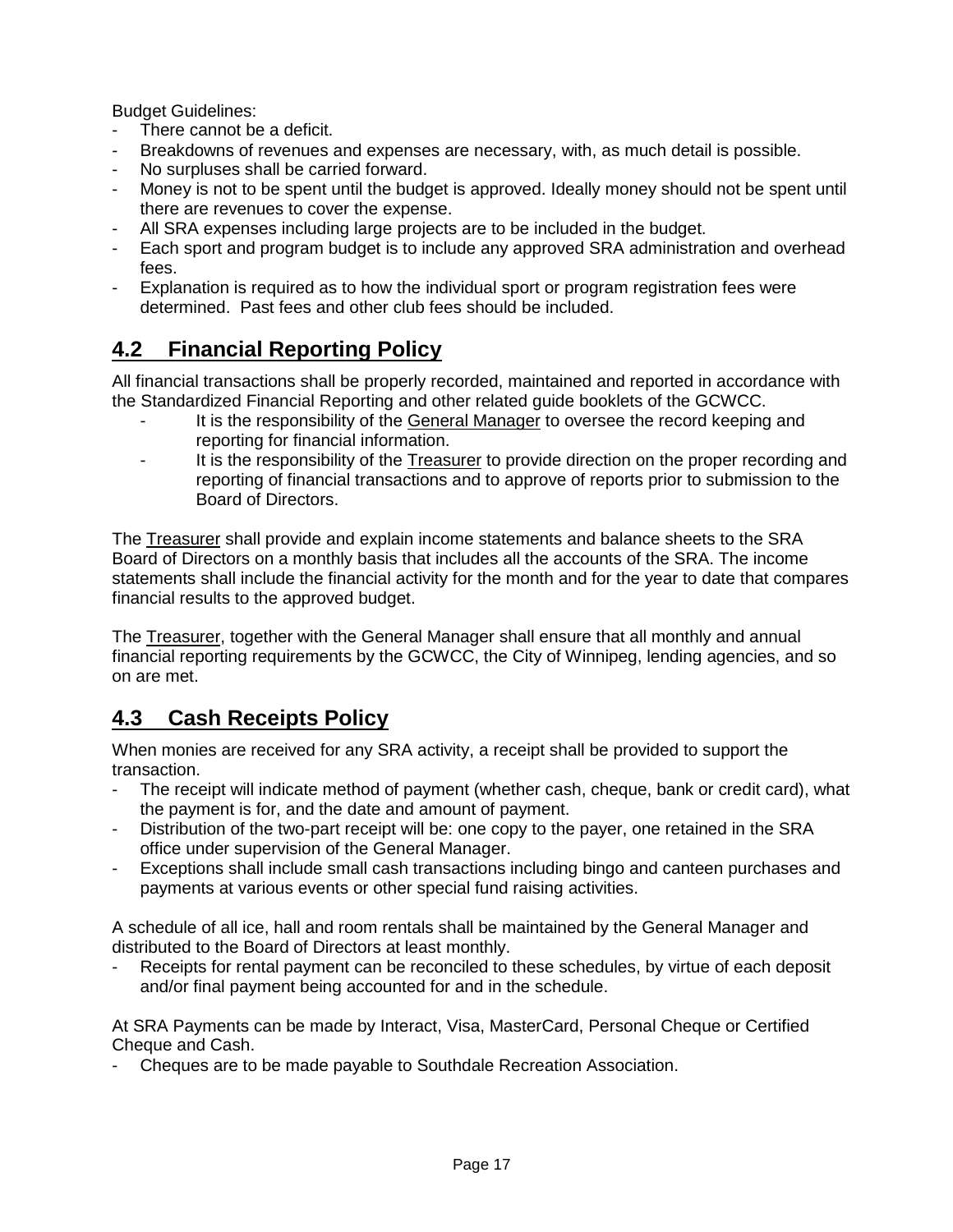- Any person writing a Non-Sufficient Funds (NSF) cheque to the SRA will be required to make all further payments in MasterCard, Visa or certified cheque. An administration fee equal to current bank charges will be charged for all NSF cheques.

## **4.4 Purchasing Policy**

### **Authority to Purchase**

Each SRA Director together with the General Manager and within their approved annual budget, is authorized to commit funds to support the programs, provide the services and maintain the facilities within their current domain of responsibility.

- All purchases shall be coordinated by the office of the General Manager.
	- $\circ$  Conveners may investigate products and services they may require for their sport/activity but shall not initiate purchases on their own with the following exception:
		- $\circ$  Purchases that are emergency in nature may be made by a Director but are not to exceed \$100.00.
- Any purchase made for more than \$2,000.00 shall require three quotes from authorized suppliers before Board approval.
- Purchases of more than \$5,000.00 shall require 3 written quotes and require approval of the Board of Directors prior to purchase unless specifically itemized in the approved budget of the SRA.

Expenditures beyond the current year's approved budget require approval of the Board of Directors.

All financial documents and contracts shall carry a minimum of two (2) signatures either, the General Manager and one Executive Committee Member or (2) Executive Members.

### **Supplier Relations**

Suppliers play an important role in day-to-day operations and have always been a vital link within our community. SRA expects to receive quality goods, service and reasonable prices, but in turn, the suppliers should expect to receive accurate payment within the terms of their agreement.

### **4.5 Fundraising Policy**

All fundraising events done in the name of **Southdale Recreation Association** must comply with the following rules. Anyone fundraising without the approval of the Board of Directors will be subject to discipline.

- Any SRA sport team, program, etc. fundraising in the Name of the SRA must receive written approval from SRA Executive/Board for **ALL** fundraising events prior to the event being run.
- Approval of such fundraising, outlining the event, the purpose of the event and the method of accountability must be recorded in the SRA minutes.
- All fundraising income must be remitted to the SRA Treasurer (or designate) and deposited in the SRA account. The SRA Executive/Board of Directors will determine how the funds will be disbursed i.e. payment upon receipt of invoices related to the event. The SRA may agree to advance monies in order that the group may operate their event. Accountability of the advance must be received before further funds are released.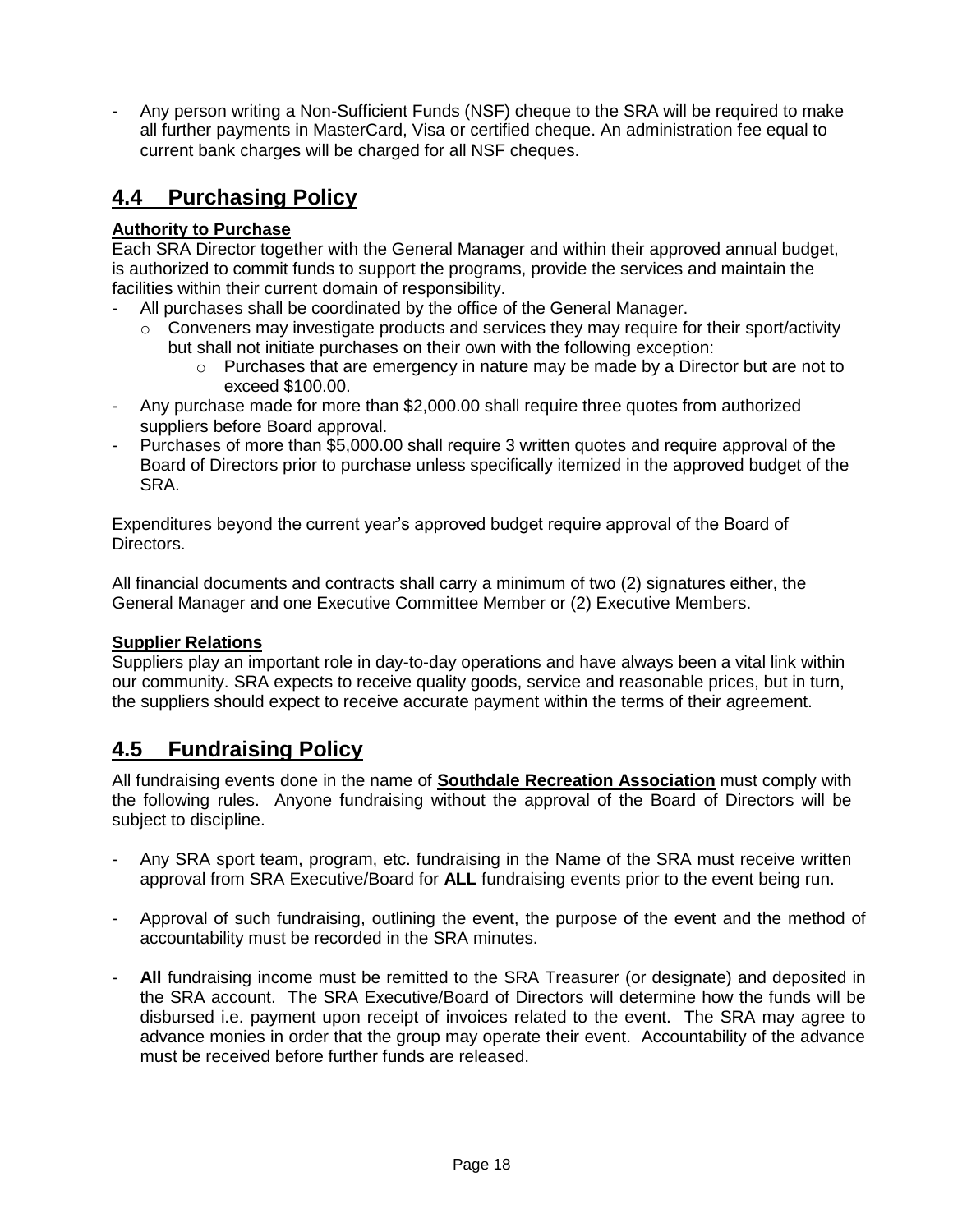- All fundraising events must be reported to the Community Centre Treasurer within 14 days of the completion of the event. Each report must have two signatures of verification. **Copies of all events must be kept on file and forwarded to the City of Winnipeg License Branch with the yearly Civic Charities Report due on February 28 of each year.**
- Application for events that are not covered under the Civic Charities permit (i.e. tag day, raffles) require a City of Winnipeg Permit or License, **must be obtained from The City of Winnipeg Licensing Services Branch** and must be accompanied with a letter stating the board's approval of the event. The letter must be written on SRA stationary and signed by an authorized executive member. The letter should identify the name of the person authorized to obtain the permit, the team/committee that will be running the event, description of the fundraising event, dates of the event and the purpose for which the event is being held.
- A written financial report of the event shall be submitted to the SRA at the next regular Board Meeting. These reports must be kept on file as they may be required if the License Branch wishes to perform an audit on the SRA's fundraising activities. As per SRA By Law, SRA is required to keep the reports on file for a period of five years.

### **4.6 Donations Policy**

The Southdale Recreation Association is partially funded by the City of Winnipeg. However, each year SRA must rely on fundraising and donations in order to continue to meet the needs of our community.

Donations which qualify for a charitable donation for income taxation purposes may be made to the Southdale Recreation Association.

Members of the community and general public interested in making a donation to SRA are invited to contact the SRA General Manager who will assist with arrangements for donating.

There are numerous forms of donations that can be made:

- Direct donation of money is the most common
- SRA also accepts gifts on behalf of a loved one and of course as part of your own personal estate plan.
	- $\circ$  Estate gifts, which can be of any amount, are received after a donor's lifetime. Support can take several forms, such as the following:

BEQUESTS, where Southdale Recreation Association is the beneficiary in your Will;

LIFE INSURANCE, where Southdale Recreation Association is the beneficiary of a current policy or new policy purchased with Southdale Recreation Association named as owner and beneficiary.

PUBLICLY TRADED SECURITIES, with a donation of stocks, bonds, mutual funds, and segregated funds (as part of an estate or gifted during a person's lifetime).

Anyone wishing more information about planned giving opportunities, please call the SRA General Manager at 257-6171.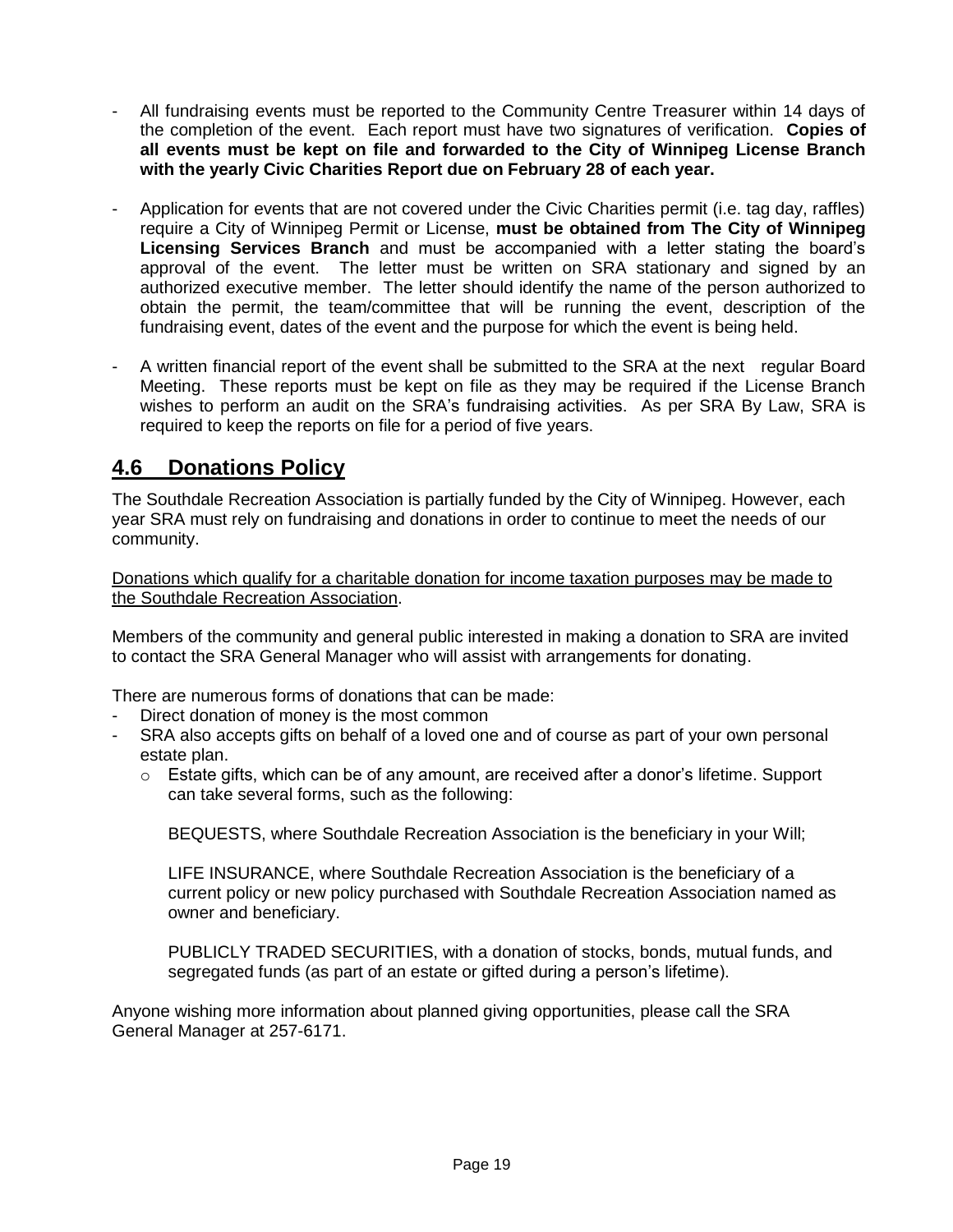# **5.0 PHYSICAL PLANT AND OPERATIONS**

### **5.1 Hours of Operation**

SRA strives to be open seven (7) days a week all year. There are however some holidays when the Centre is closed.

SRA hours are normally 8 am to 10 pm. This is also subject to the needs of the community. For example, some activities occasionally begin at 6 am. Other activities may extend on occasion past 10 pm including socials. The Centre may occasionally reduce its hours when no activities are scheduled or as otherwise required.

### **5.2 Respectful Environment Policy**

See Harassment Policy.

### **5.3 Fire Safety Policy**

There shall be a fire safety plan in effect at all times. The fire safety plan shall be approved by the Board of Directors and administered by the General Manager and shall consist of:

- a fire evacuation plan
- staff and volunteer training
- fire evacuation practice drills
- effective signage for evacuation procedures
- an annual compliance audit and related report to the Board of Directors

### **5.4 Safety and Risk Management Policies** (Revised September 16, 2019)

### 5.04.1 – **Workplace Safety and Health**

SRA is committed to providing a safe and healthy work environment for all employees and volunteers, herein referred to as 'workers.' SRA supports, participates in and is dedicated to the research, education and promotion of safety and health, cooperates with regulatory agencies, and complies with applicable regulations to maintain a safe and healthy workplace. Persons granted access to SRA property are required to comply with applicable policies, standards and procedure.

SRA is committed to ongoing identification, communication and control of all known and potential hazards. Therefore, SRA will maintain a system that will strive to:

- Use regular hazard assessments to assist in the selection of tools and equipment, and to decide how jobs will be completed safely.
- Control incident loss to workers, property, equipment and the environment through hazard reporting, workplace inspections, Job Hazard Analysis and implementation of Safe Work Procedures.

SRA requires that all incidents be reported to determine root cause, implement controls, take prompt corrective action and revise procedures where necessary in order to prevent recurrences. Near misses with a potential to be serious and serious incidents must be investigated for the same reasons.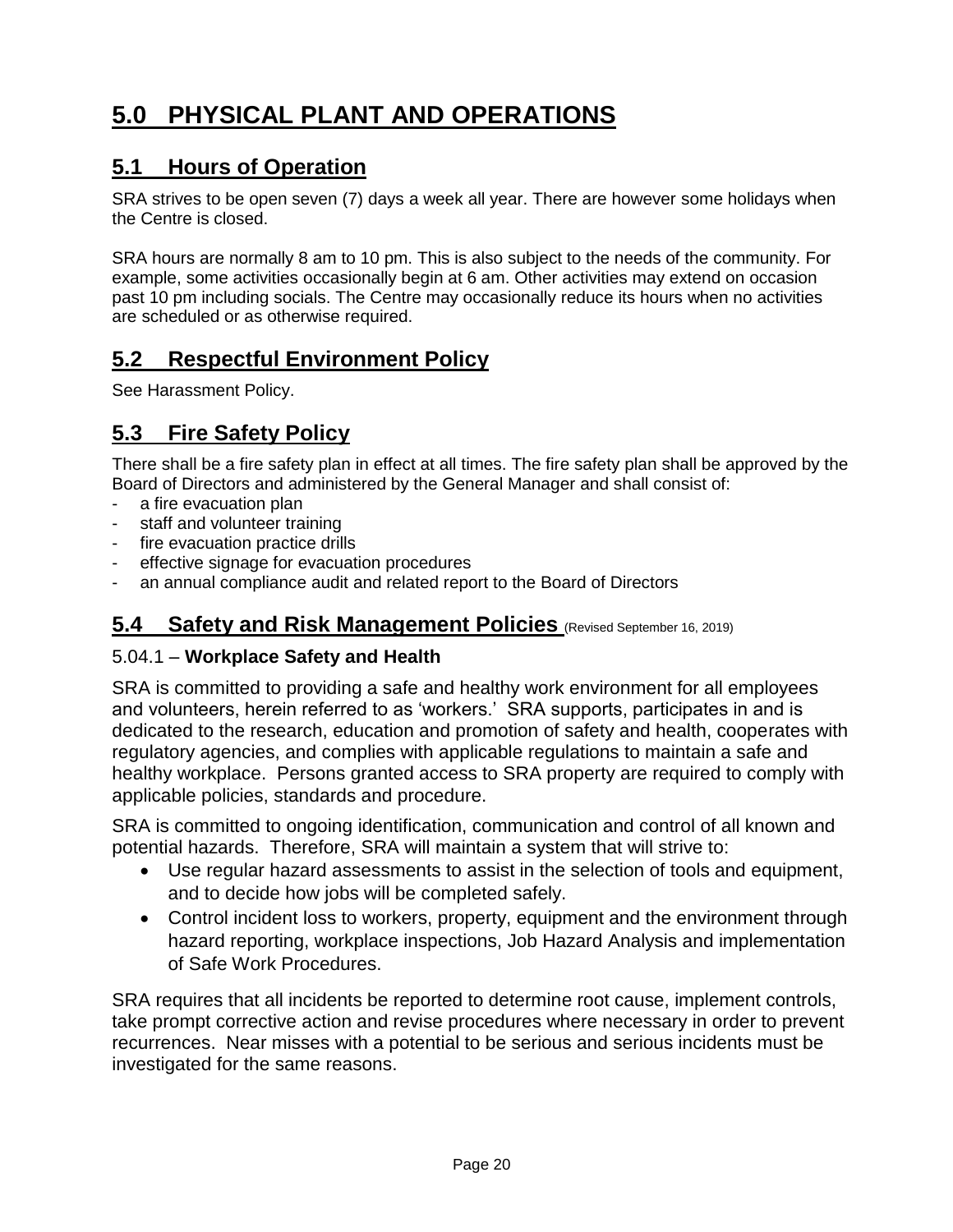SRA will develop and maintain an Emergency Response Plan (ERP) and will train and educate workers in its use to ensure timely and appropriate response to emergencies. The ERP will identify potential emergencies and will include procedures to mitigate the effects of an emergency or disaster.

Procedures and guidelines are located in the Employee Handbook, based on City of Winnipeg Community Centres Safety Management System. All aspects of the Safety Management System will be reviewed, at minimum, every three years.

### 5.04.2 – **Risk Management**

Any planned activity that is irregular or infrequent to normal SRA operations, and has a risk component, must be reported by the applicable Convenor, Director or Worker to the General Manager not less than ten business days prior to the commencement of the event.

SRA shall ensure it communicates all rules and regulations in the most appropriate means (verbal, written, posted signs, online) so as to prevent injuries and accidents. It is the responsibility of parents, volunteers and convenors to ensure that participants are adhering to all related rules and regulations. Visitors to SRA property are responsible to adhere to all rules and regulations.

SRA does not assume any responsibility for loss or damage to personal property of any participants or visitors. SRA does not assume any responsibility for damage caused by participants to neighbouring properties.

Any incident within SRA programming or property involving serious injury, property loss or potential third party liability must be immediately reported to the General Manager. Under no circumstance may a sport, program or any other unauthorized individual/group initiate a claim or negotiate settlements on behalf of SRA.

SRA insurance is provided through the City of Winnipeg. Its comprehensive coverage is outlined in the GCWCC Community Centres Accountability Manual. Any inventory stored on SRA property that is owned by a third party must be insured by the owner group with a copy of the insurance agreement provided to the SRA Office.

### **5.5 Lost and Found Policy**

Personal items found and turned in to the SRA office shall be handled as follows:

### Personal Items for which the owner can not be identified

Each lost and found item in this category shall be documented in a log in the SRA office. Items shall be kept for 90 days. If still unclaimed, it becomes the property of SRA. Examples of items in this category include:

- IPods
- Cell Phones
- Computer devices (lap tops, IPads, etc)
- Keys
- Glasses
- Jewelry
- Other similar items to above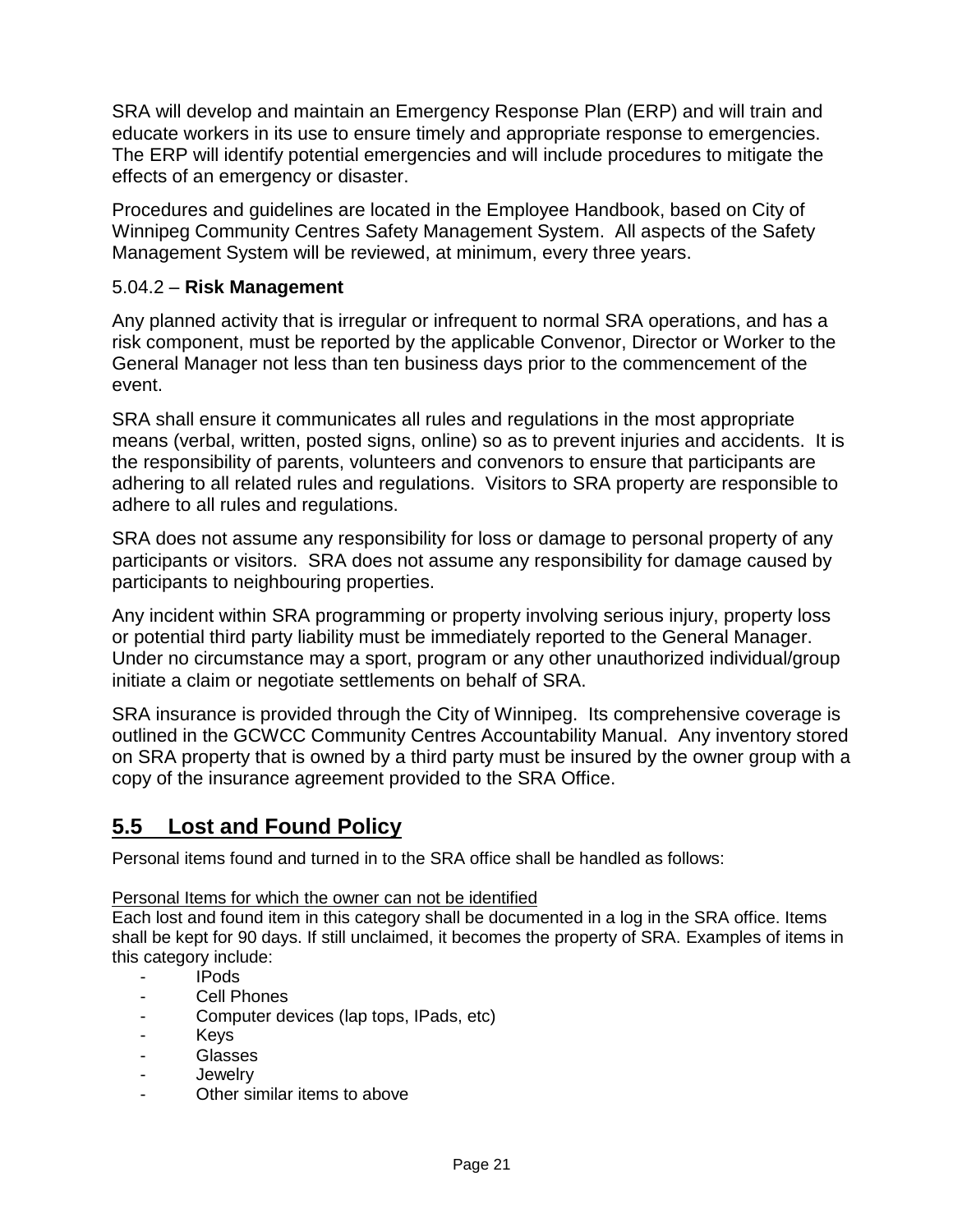Credit/Debit Cards, Driver's Licence and Similar Items for which the owner can be identified Each lost and found item in this category shall be documented in a log in the SRA offices. A reasonable attempt shall be made to contact the owner of such items. The items shall be held for 30 days, after which staff will dispose of the item.

### Unattended Personal Items

Any item which may be a health, safety or security concern shall be discarded

### Clothing and equipment

Lost and found clothing is placed in a Lost and Found Box located in a central location within the community center. Patrons are encouraged to search this box for misplaced clothing.

### Claiming Items

Before each lost and found item is returned, a patron must give a detailed description and staff must verify the description matches the item in the lost and found

### **5.6 Key Control Policy**

Under development

### **5.7 Smoking Policy**

Smoking is not permitted in or on any SRA property in accordance with the City of Winnipeg No-Smoking By-Law.

### **5.8 Lending Equipment and Furniture Policy**

No equipment or furniture (tables, chairs, etc.) is to be given out without an equipment agreement form to be signed by the recipient/parent and kept on file by the respective Convener or Director.

Participants not returning equipment within 30 days from termination of program or other prescribed time will be charged the replacement cost of the equipment.

Post-dated cheques to cover the cost of SRA uniforms/equipment are to be given to the coach at the beginning of the season and forwarded to the Convener.

When the uniform/equipment is returned at the end of the season, the un-cashed cheque will be returned.

Post-dated cheque security deposit for any sport uniform will be decided by the appropriate program Convener.

### **5.9 Uniforms Policy**

SRA's colors are blue, red and white and all SRA uniforms shall display the SRA logo. All SRA sport teams shall wear Southdale uniforms or Southdale sponsored uniforms bearing the name/logo/colors of the SRA and the sponsored uniforms remain the property of SRA.

### **5.10 Food Services Policy**

SRA provides a Canteen and Vending Machines to ensure food and beverages are available to patrons. SRA's goal is to provide a balance of healthy choices and personal choices for patrons.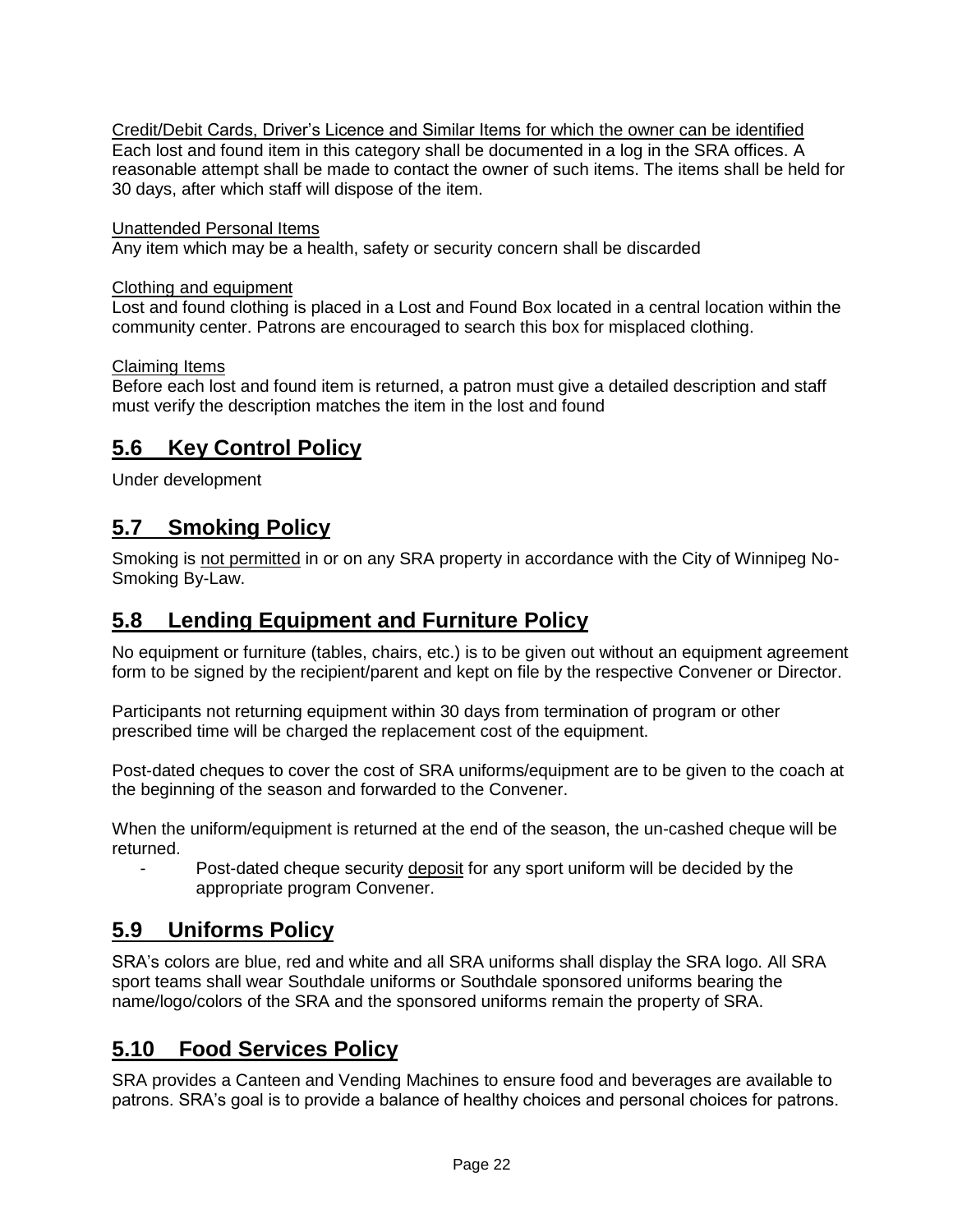No external vendor is permitted to sell food or beverages on the SRA property without the express written consent of the Board of Directors.

Food and Beverages for Socials is provided under the Manitoba Liquor Control Commission license granted for each event.

### **5.11 Room Usage Policy** (Revised April 15, 2019)

Rental of the Meeting Room, Multi-Purpose Room and Gymnasium is processed by the SRA Office Staff. Room bookings (excluding socials and Bingo) follow the guidelines outlined in the **Room Rental Agreement**. This form is subject to confirmation and must be signed by both parties. Rental rates are subject to change and reviewed annually, prior to the start of the fiscal year.

There may be a reduced rate or no charge for the use of rooms by:

- Southdale-run programs and services
- Associations affiliated with SRA via the Laker Admin Fee
- GCWCC or similar governing bodies
- Government-mandated events
- Other users at the discretion of Management and/or Board of Directors

There is a one-time no charge use (per season) for teams within associations affiliated with SRA via the Laker Admin Fee. The team is required to have a minimum of five Southdale members providing:

- Room is booked through SRA Office Staff
- Set up and take down is the responsibility of the team
- 24-hour notice is provided for any cancellation to be able to reschedule

### **5.12 Socials Policy** (Revised April 15, 2019)

Rental of the Gymnasium for the purpose of holding a social is processed by the SRA Office Staff. Social bookings follow the guidelines outlined in the **Social Rental Agreement**. This form is subject to confirmation and must be signed by both parties. Rental rates are subject to change and reviewed annually, prior to the start of the fiscal year.

SRA Office Staff, based on the size of the social booking, assigns bartending staff.

- 265 Capacity Rental includes two bartenders operating a single bar
- 402 Capacity Rental includes three bartenders operating two bars

Bartending Staff is required to take the Liquor, Gaming and Cannabis Authority of Manitoba (LGCA) course "Smart Choices" and must know their responsibilities as set out by the LGCA. A copy of the certification must be retained in the office. Bartending Staff is required to dress in a respectful manner, appropriate to the event.

### **5.13 Parking Policy**

SRA provides parking for its patrons free of charge.

SRA may from time to time offer parking to non-patrons if this does not interfere with the needs of patrons. Non-patrons shall be required to pay for parking (example, students at J.H. Bruns M-F days)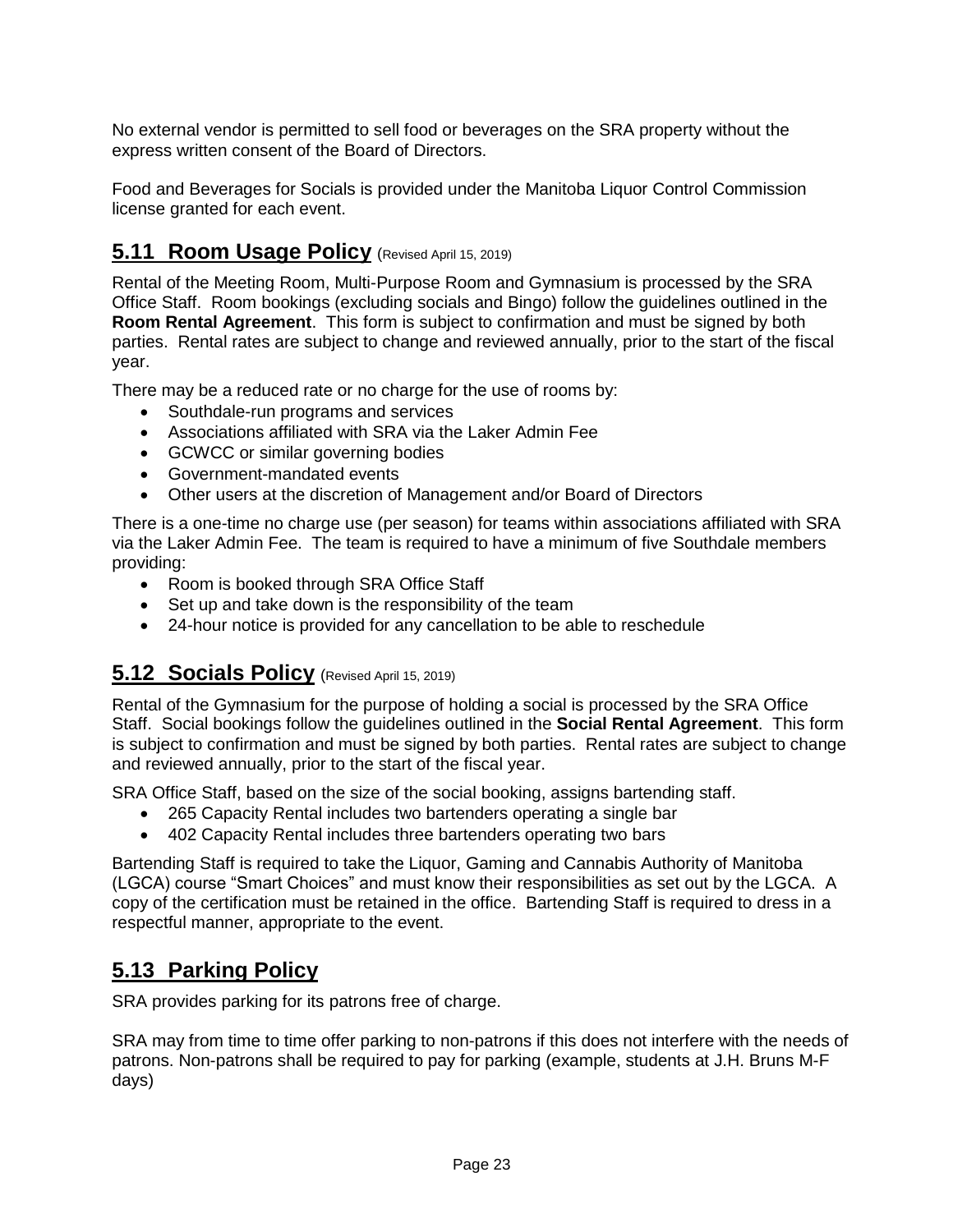All parkers are expected to obey all signage and park only where designated (and between the lines).

SRA will have vehicles towed for parking in fire lanes or other no parking or restricted parking stalls/areas.

### **5.14 Accessible Customer Service Policy**

SRA is committed to complying with the Accessibility Standard for Customer Service under the Accessibility for Manitobans Act. Our policies, practices and measures reflect the principles of dignity, independence, integration and equal opportunity for people with disabilities. This policy applies to all SRA employees, volunteers and management.

The policy statements, organizational practices and measures are listed in the Employee Handbook and available to the public upon request.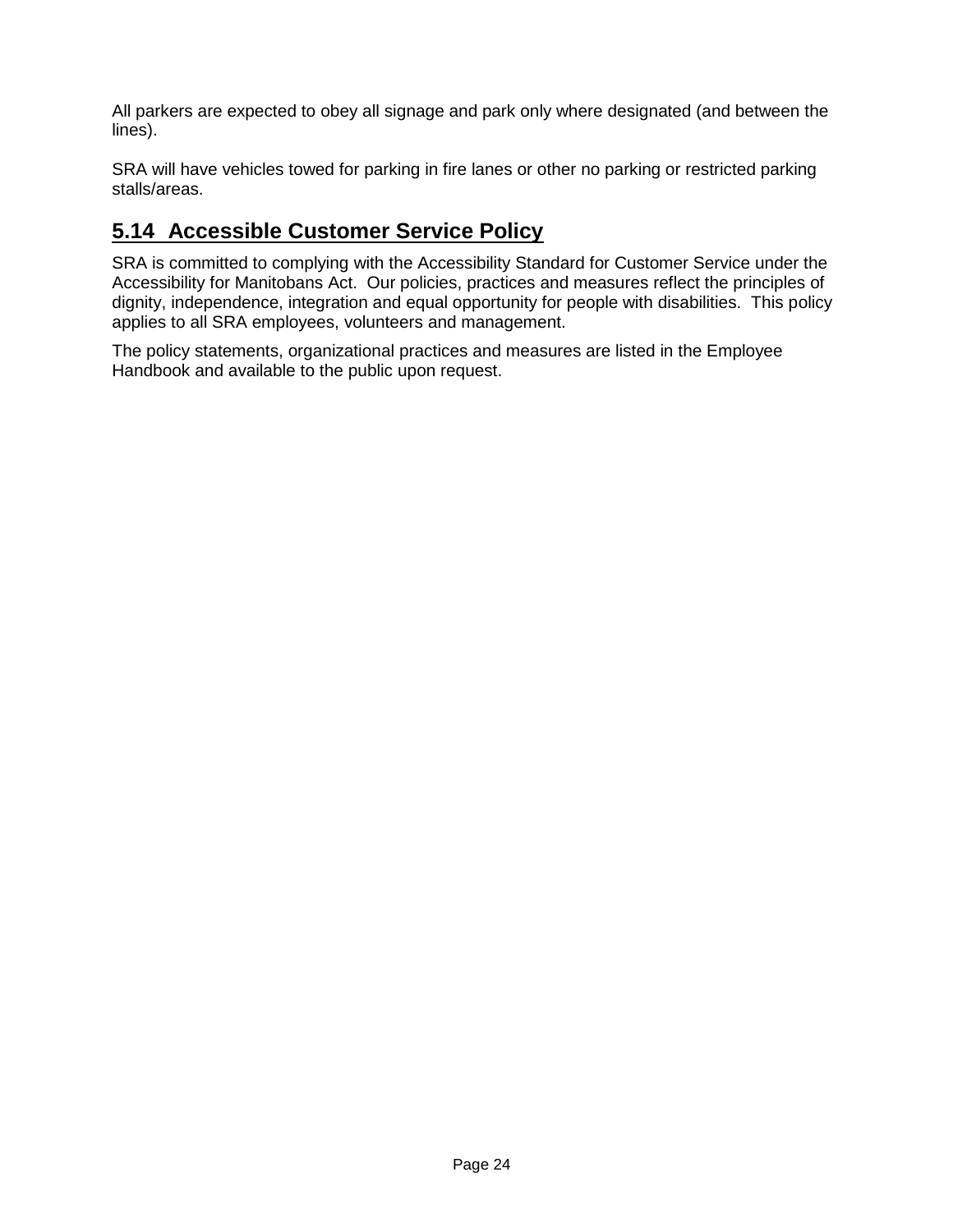# **SOUTHDALE RECREATION ASSOCIATION (SRA)**

## **6.0 HARASSMENT POLICY**

### **11.1** *STATEMENT OF COMMITMENT*

- i) SRA is committed to providing a sport, volunteer and work environment where all individuals are treated with dignity and respect. Everyone has the right to participate and work in an environment that promotes equal opportunities and prohibits discriminatory practices.
- ii) Every member of this organization has a responsibility to not engage in, condone, or ignore harassing behaviors. Any member who believes that another member is experiencing harassment is encouraged to notify the appropriate authorities as designated in the Policy.
- iii) Harassment is a form of discrimination and it is against the law. Harassment is prohibited by the Canadian Charter of Rights and Freedoms, the Manitoba Human Rights Code and the Manitoba Occupational Health and Safety Act.
- iv) SRA is committed to providing a sport environment free of harassment on the basis of race, nationality, ethnicity, colour, religion, creed, age, gender, sexual orientation, marital status, disability, being in receipt of public assistance, or a pardoned conviction.

### **11.2** *DEFINITION OF HARASSMENT*

- i) Harassment is a form of discrimination, and refers to conduct based on a prohibited ground, that creates an insulting, intimidating or humiliating environment which the perpetrator knew or ought reasonably to have known would be unwelcomed.
- ii) Harassment can take many forms. It may be verbal, physical, visual or psychological. It can include but is not limited to:
	- Written or verbal abuse or threats:
	- The display of racist, sexist or other offensive material;
	- Unwelcome remarks, jokes, comments, innuendo, or taunting about a person's looks, body, attire, age, intellectual ability, race, religion, gender, or sexual orientation;
	- Leering or other suggestive, obscene gestures;
	- Condescending, paternalistic, or patronizing behavior, which undermines self-esteem, diminishes performance, or adversely affects working conditions;
	- Practical jokes, which cause awkwardness or embarrassment, endanger a person's safety, or negatively affect performance.
	- Unwanted physical contact, including touching, petting, pinching, or kissing;
	- Unwelcome sexual flirtations, advances, requests, or invitations;
	- Physical or sexual assault (sexual or physical assault are criminal offenses and the appropriate police authorities should be contacted).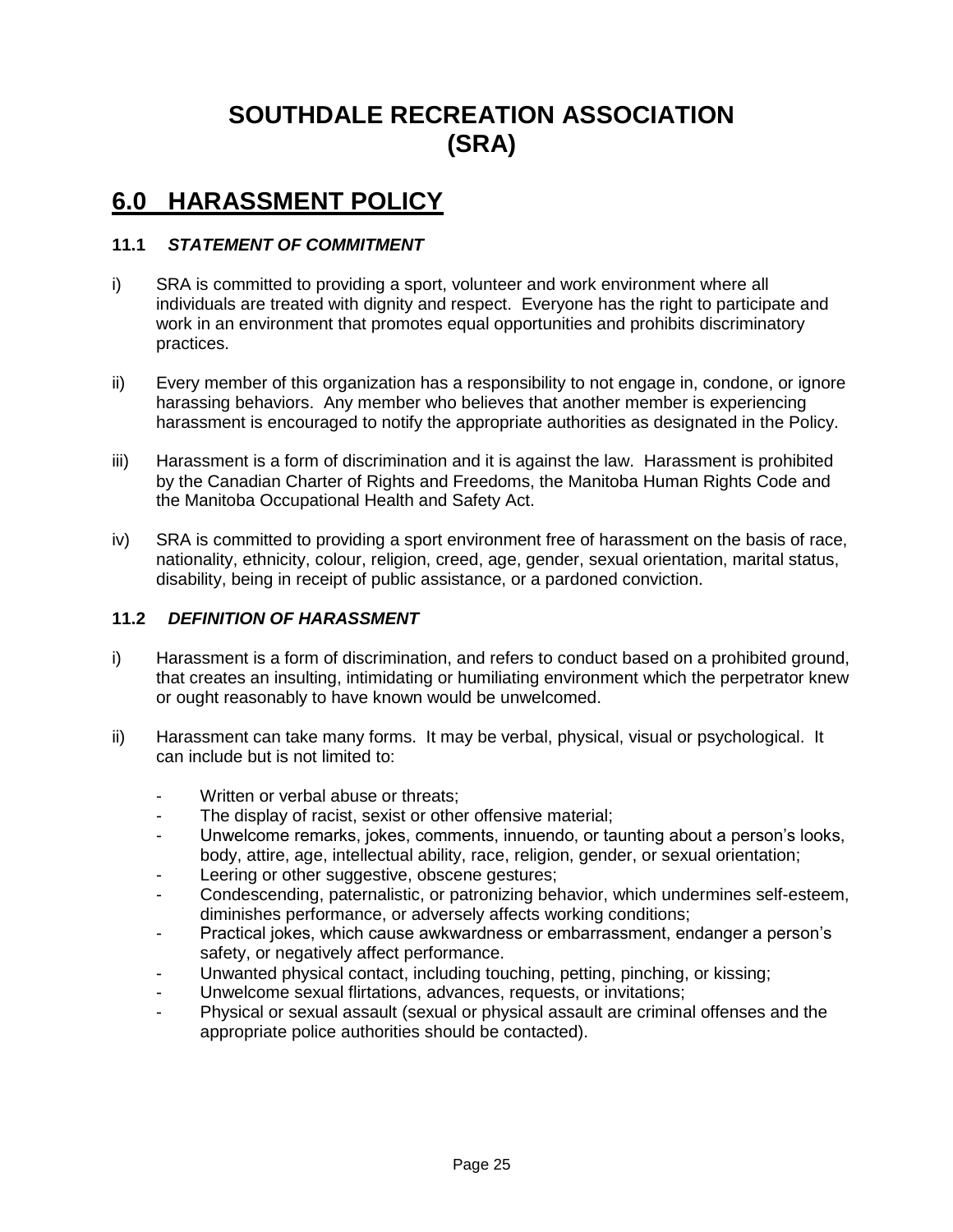### **11.3** *APPLICATION*

- a) This policy applies to all employees, directors, officers, volunteers, coaches, athletes, officials, and members of the SRA. The SRA encourages the reporting of all incidents of harassment, regardless of who may be the offender.
- b) This Policy prohibits harassment that occurs during the course of all SRA business, activities, and events, such as tournaments, clinics, practices, social events, etc.

### **11.4** *COMPLAINT PROCEDURE*

#### **11.4.1 Informal Options**

- i) A person who experiences harassment is encouraged to make it known to the harasser that the behavior is unwelcome, offensive, and contrary to this Policy.
- ii) If confronting the harasser is not possible, or the behavior continues, a person may wish to inform the SRA President who can speak informally to the alleged harasser as a means of resolving the problem, and who can provide you with additional information.

### **11.4.2 Formal Options**

i) If informal options are inappropriate or unsuccessful, an individual can file a formal written complaint with the SRA Executive Committee.

#### **11.5** *DEALING WITH A COMPLAINT*

### **11.5.1 Confidentiality**

- i) The SRA recognizes the interests of both complainant and respondent in keeping the matter confidential, except as necessary to investigate and resolve the situation.
- ii) The SRA shall not disclose to outside parties the name of the complainant and respondent, or the circumstances giving rise to a complaint, unless such disclosure is required for a disciplinary or other remedial process.

#### **11.5.2 Investigation**

- i) An investigation shall be undertaken within 14 days. The alleged harasser will be notified immediately upon receipt of the complaint.
- ii) Both the complainant and respondent will be interviewed, along with any other individuals who may have information relevant to the situation.

#### **11.5.3 Discipline/Compensation**

i) If the investigation reveals evidence to support a complaint of harassment, the harasser will face appropriate discipline. The following options, singly or in combination, may be considered depending on the nature of the harassment: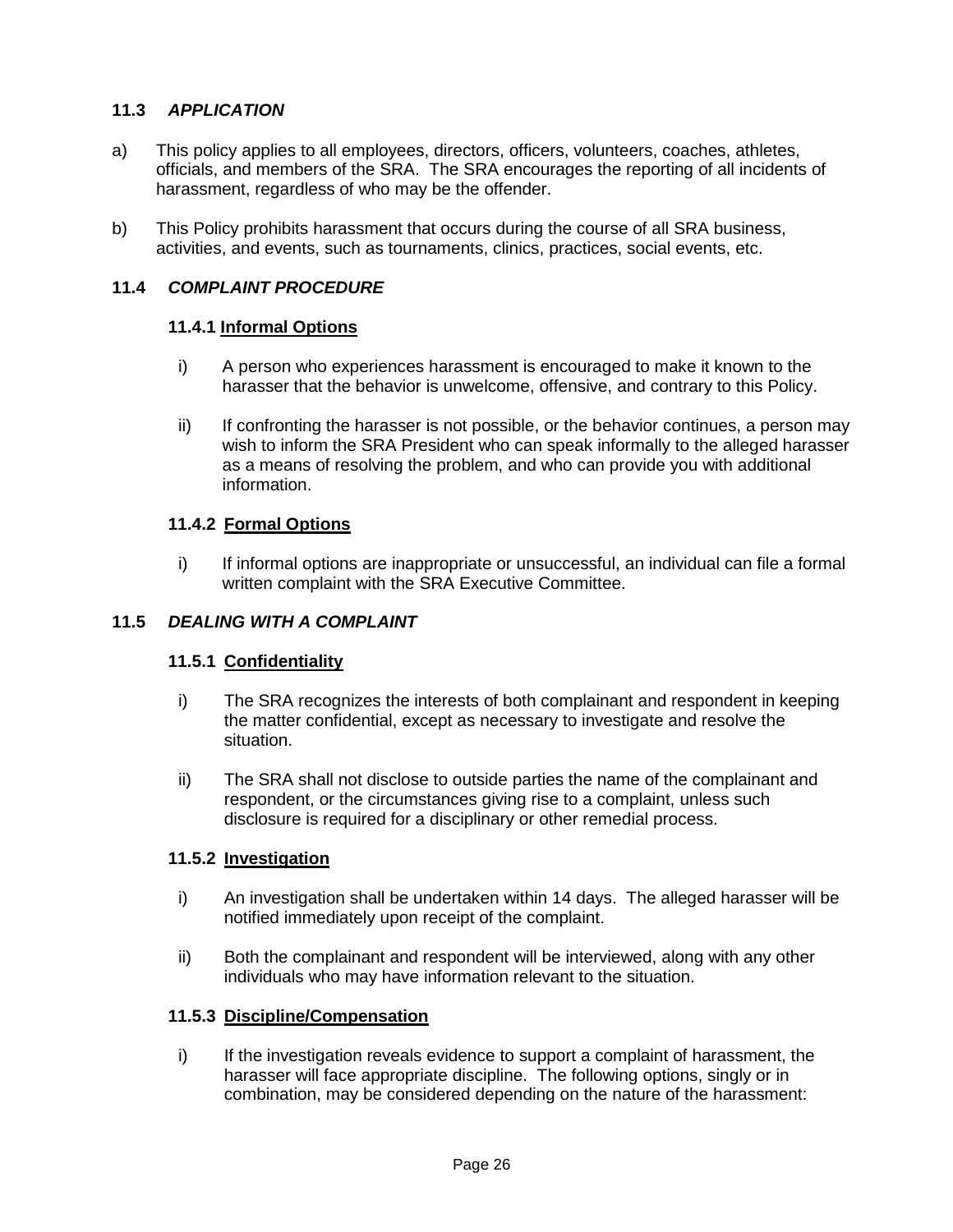- Verbal apology:
- Written apology;
- Letter of reprimand from the SRA Executive Committee
- Referral to counseling;
- Removal of certain privileges of membership or employment;
- Demotion or pay cut;
- Temporary suspension with or without pay;
- Termination of employment or contract;
- Expulsion from membership.
- $ii)$  In the case where the harasser is under the 18 years of age, they are considered a minor; therefore their parents/guardians will be notified and will be required to become involved in the process.
- iii) Compensation to the complainant will also be considered, including reimbursement for lost wages or registration fees, transfer to a new coach or supervisor, etc.
- iv) Because false accusations can have serious repercussions on innocent individuals, the willful misuse of this Policy may also be grounds for disciplinary action ranging from a reprimand, membership revoke or dismissal.

### **11.5.4 Documentation**

- i) Where the investigation results in a finding of harassment, any documentation will be placed in the personnel or membership file of the respondent. Unless the findings are reversed upon appeal, this documentation shall be retained for the period of 7 years.
- ii) Where the investigation does not result in a finding of harassment, a copy of the documentation will be retained in SRA files which are kept strictly confidential with access restricted to the SRA Executive Committee.

### **11.5.5 Retaliation**

i) Retaliation against any individual for reporting harassment, providing information or associating with someone who has filed a complaint or participated in an investigation will not be tolerated and will be treated as harassment.

### **11.5.6 Appeal Process**

- i) Both complainants and respondents can appeal a decision on the grounds that procedures were not followed; investigators were biased in their review of the situation; or the investigation was inadequate.
- ii) The intent to appeal must be made in writing, within 14 days of the decision, and include the grounds on which the appeal is being made. Persons named above for registering formal complaints will receive the appeal, assess its merits and make a decision whether to proceed within 14 days of its receipt.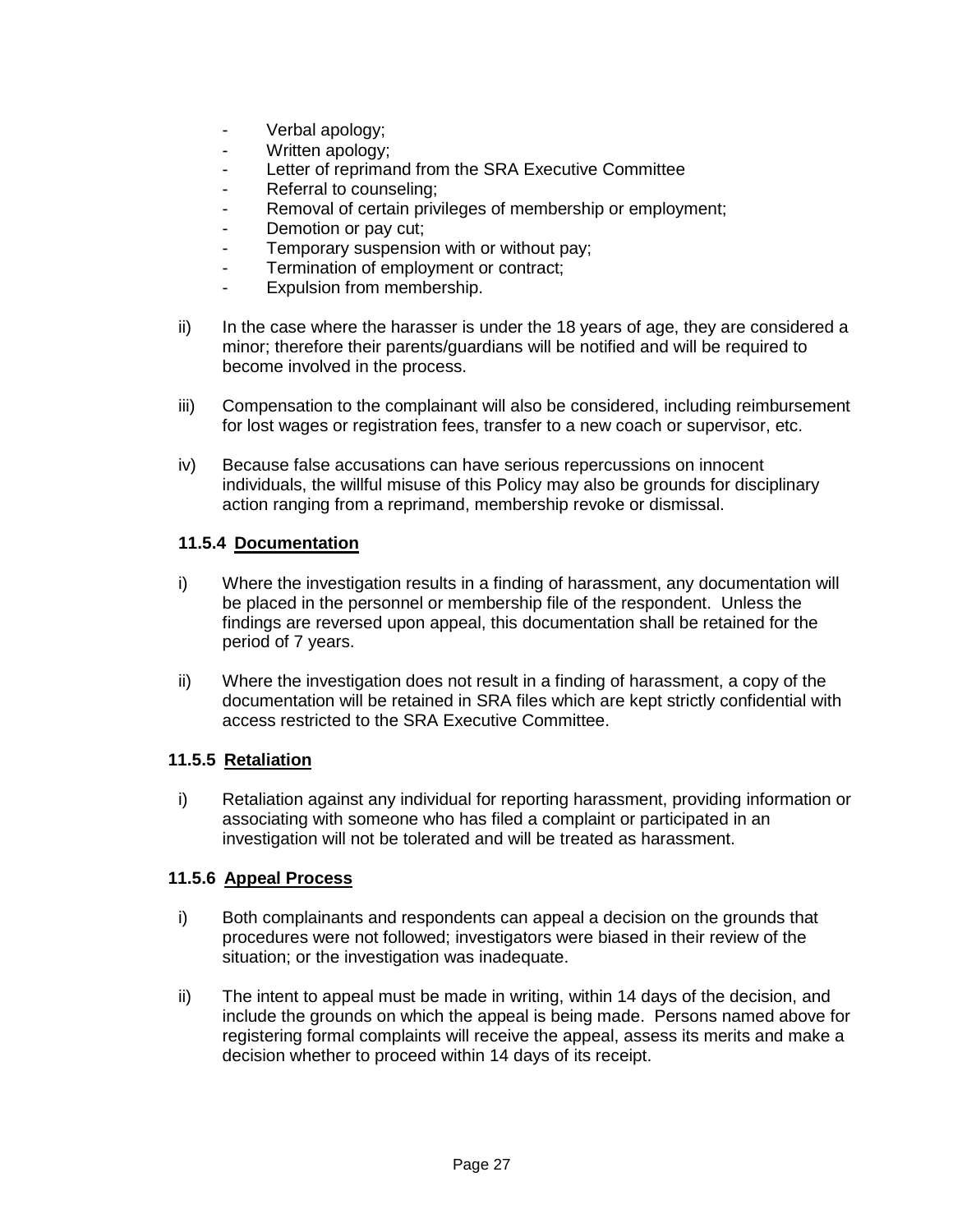### **11.6** *OTHER OPTIONS*

a) Notwithstanding this Policy, every person constitutes to have the right to file a complaint with the Human Rights Commission, or if appropriate, to pursue criminal charges with the Police.

### **11.7** *HANDLING A HARASSMENT COMPLAINT*

- a) The SRA will implement and administer the Harassment Policy. The SRA President may wish to consider implementing a committee composed of individuals who will fulfill the following functions:
	- Play a leadership role in discouraging and preventing harassment from occurring.
	- Provide information and support to individuals who are experiencing or have experienced harassment.
	- Make accurate information available to all individuals involved in the SRA about the Harassment Policy and Procedures.
	- Receive informal harassment complaints and attempt to resolve the situation to the satisfaction of the parties involved.
	- Receive formal harassment complaints and ensure that cases are satisfactorily resolved.
- b) Upon initially meeting with the complainant, the following information should be communicated:
	- Options for pursuing an informal resolution of the complaint.
	- The right to lay a formal written complaint under this Policy when an informal resolution is inappropriate or not feasible.
	- The availability of counseling and other support.
	- The confidentiality provisions of this Policy.
	- The right to be represented by a person of choice (including legal counsel) at any point in the complaint process.
	- Options for mediation/arbitration.
	- The right to withdraw from any further action in connection with the complaint at any stage (even though the organization may continue to investigate the complaint).
	- Other options for seeking resolution via the Human Rights Commission, or the police.

### **11.7.1 Informal Complaint Procedure**

- i) Informal complaints are those complaints which are brought to General Manager or Board of Directors attention, but which are not written and do not necessarily result in an investigation.
- ii) Informal procedures are often an effective and less costly means of dealing with less serious harassment situations.
- iii) If the alleged harasser is not named, you may offer to handle the complaint by arranging for educational sessions or the distribution of informational materials.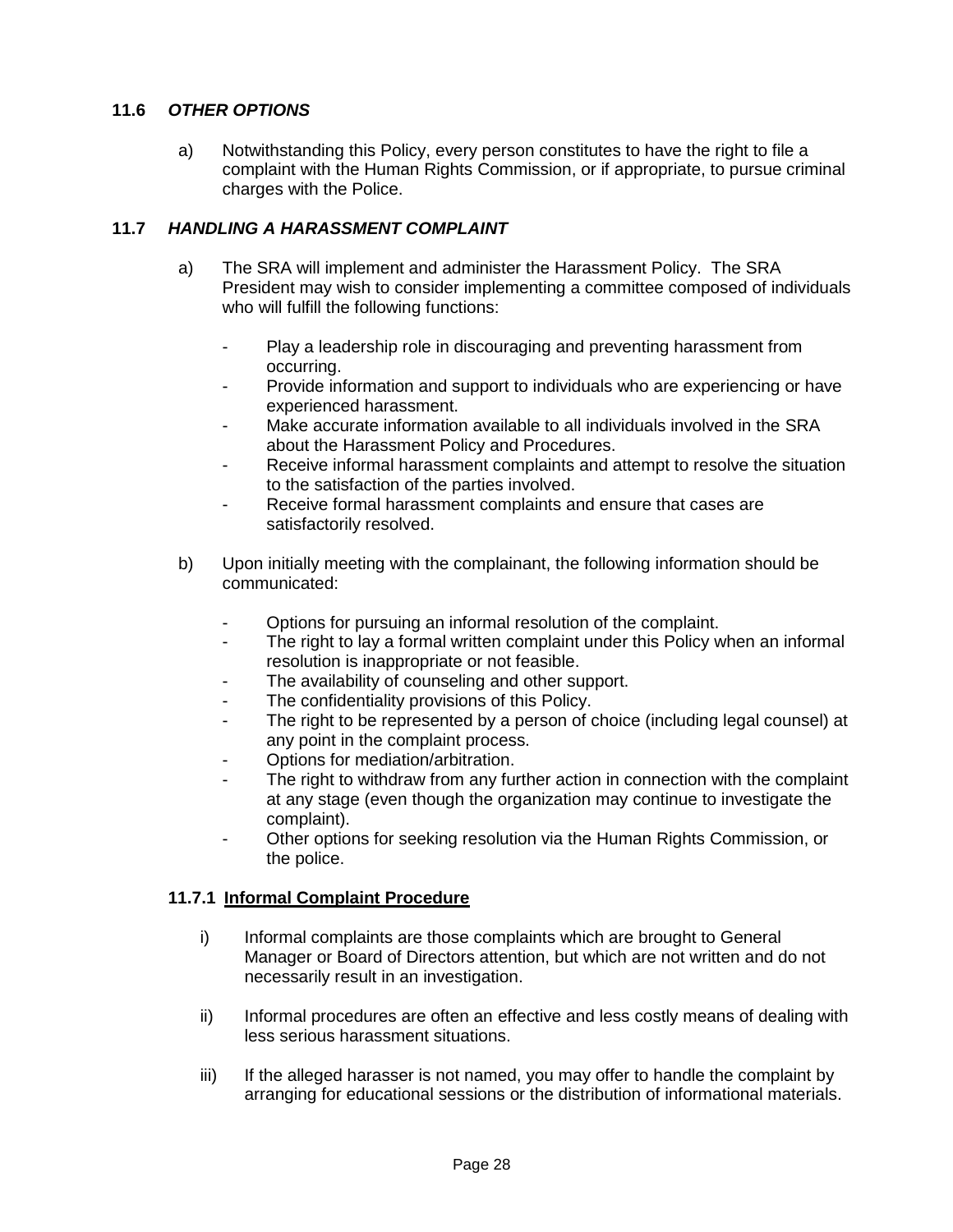This could include conducting a workshop; showing a video; inviting a guest speaker in to make a presentation; discussing your policy at a meeting.

- iv) If the alleged harasser is named, he or she must be informed of the concern and be provided with an opportunity to respond. In this case, you may offer to handle the complaint by arranging for:
	- Separate discussions with the complainant, and the respondent.
	- Subject to the agreement of both parties, a meeting between the complainant and the respondent. The meeting should be conducted by a mutually acceptable individual and allow the complainant and the respondent to address concerns about one another's behavior. The facilitator may be someone from the SRA Executive Committee or designate.
- v) At any point in the informal process, either the complainant or the respondent can choose to proceed with an investigation as part of the formal complaint procedure.

### **11.7.2 Formal Complaint Process**

- i) A formal complaint is written and signed by the complainant. It should contain the following information:
	- Name of complainant.
	- Home and work addresses and phone numbers.
	- Nature of complaint, i.e. grounds on which harassment is being claimed.
	- Alleged harasser's name.
	- Details of complaint, i.e. description of behavior or incidents, what was said or done, circumstances surrounding incident and names of witnesses.
- ii) Once a formal complaint has been received it is essential to respond in a timely manner, i.e. within 14 days.
- iii) The alleged harasser is to be officially notified upon being named in a harassment complaint.

### **11.7.3 Conducting an Investigation**

- i) Those responsible for investigating the complaint should be impartial and therefore, should not have a significant personal or professional relationship with either the complainant or the respondent. In some cases, it may be appropriate to arrange for an outside person to conduct the investigation.
- ii) The investigator should do the following:
	- Interview the complainant, the alleged harasser and potential witnesses.
	- Take notes during every interview.
	- Determine whether others have experienced similar problems.
	- Assure confidentiality, as much as possible.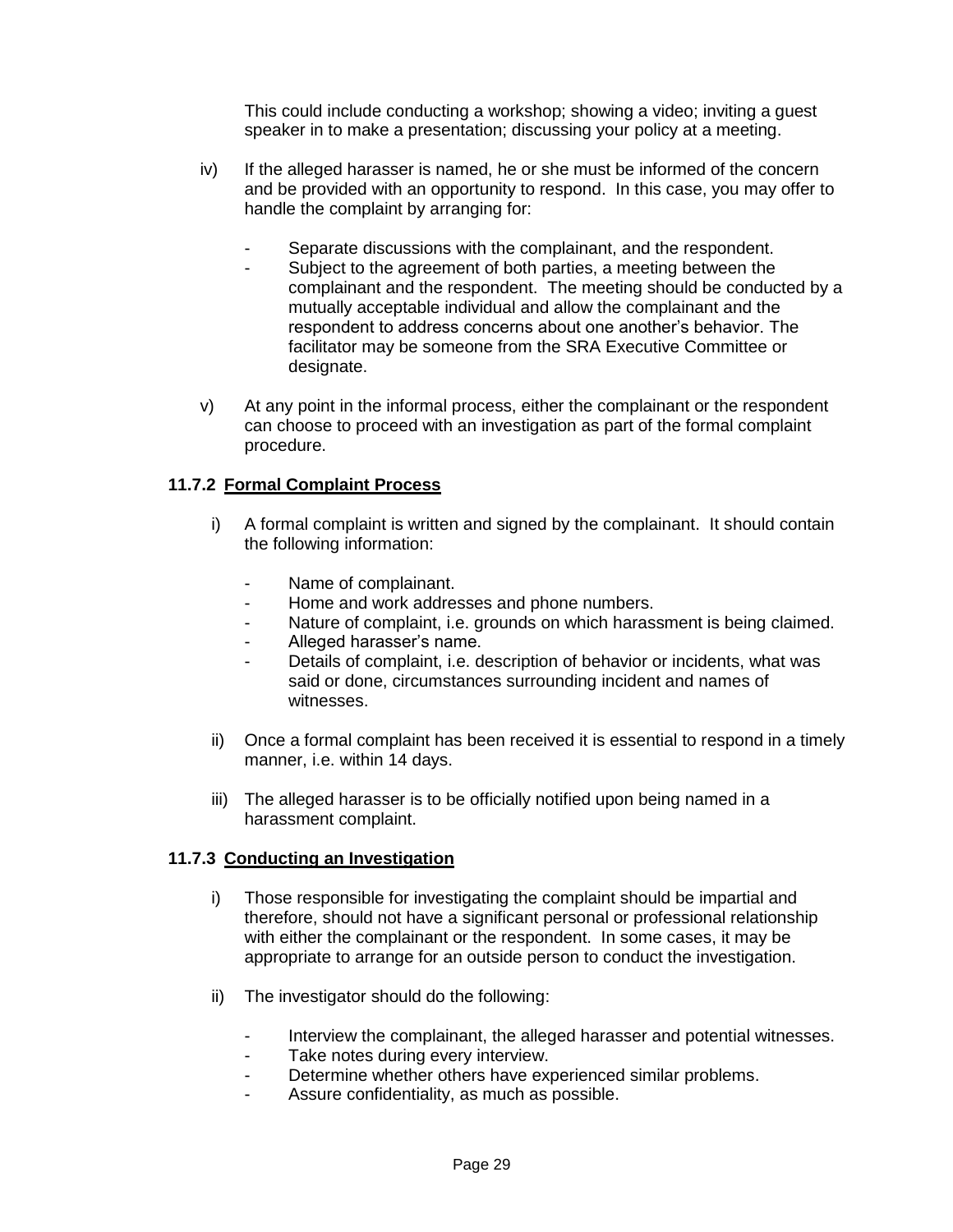- Prepare a written report.
- iii) Within 14 days of having received the complaint, the investigation shall be completed and a report prepared and presented to the SRA designate, as well as to the complainant and the respondent. The report should include the following information:
	- A summary of the relevant facts.
	- A determination as to whether the behaviors in question constituted harassment.
	- Recommended disciplinary action against the complainant if the complaint is determined to be vexatious or retaliatory.

### **11.7.4 Determining Appropriate Disciplinary Action**

- i) When determining appropriate consequences and pro-active measures, the following factors should be considered:
	- The nature of the harassment.
	- Whether the harassment involved any physical contact.
	- Whether the harassment was an isolated incident or part of an ongoing pattern of behavior.
	- The nature of the relationship between the respondent and complainant.
	- The age of the complainant.
	- Whether the harasser admitted responsibility and expressed a willingness to change.
	- Whether the harasser retaliated against the complainant in any way.

### **11.8** *CONCLUDING A HARASSMENT COMPLAINT*

- a) There are a number of details that will be specific to the SRA Executive Committee and should be considered as a checklist.
	- Who will make a final and binding decision regarding whether or not harassment took place?
	- Who will decide what disciplinary action will be taken?
	- Who will implement and monitor the disciplinary action?
	- How long will the material surrounding the case be kept and where?
	- What information, if any, will be included in an individual's personal file?
	- How will you ensure the confidentiality is maintained?
	- Who will follow-up with the complainant to ensure that the harassing behavior has stopped and to allow for any subsequent concerns to be addressed?

### **11.9** *APPEAL PROCESS*

- a) In the event that a notice of appeal is filed, the SRA Executive Committee shall appoint an appeal team, of a minimum of two people to review the case.
- b) The appeal team shall base its decision solely on a review of the documentation surrounding the complaint, including the complainant and respondent's statements, the investigation report and the notice of appeal.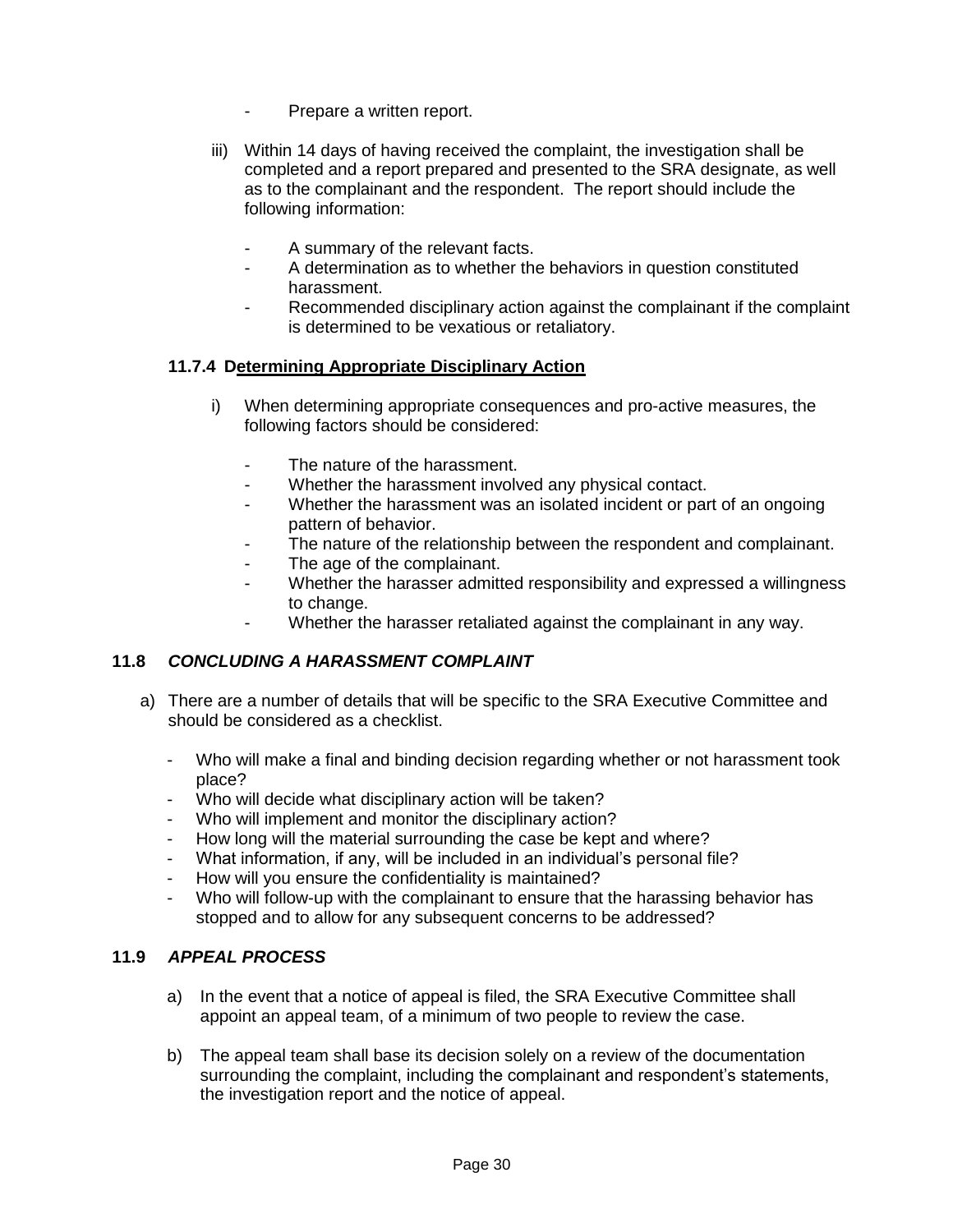- c) Within 14 days the appeal shall be completed and a report prepared which outlines their recommendation. The appeal team has the ability to uphold the original decision resulting from the investigation; to reverse the decision of the original investigation; or to modify the recommendations for disciplinary action or compensation.
- d) Within 7 days, the SRA Board of Directors shall review the report and make a final and binding decision.
- e) Both respondent and complainant will be officially notified of the final decision regarding the appeal process.

For further educational resources on harassment, there are resource materials such as booklets; pamphlets and videos provided by Sport Manitoba that are available to the public to order for their personal use.

You can also contact the SRA Office for further information.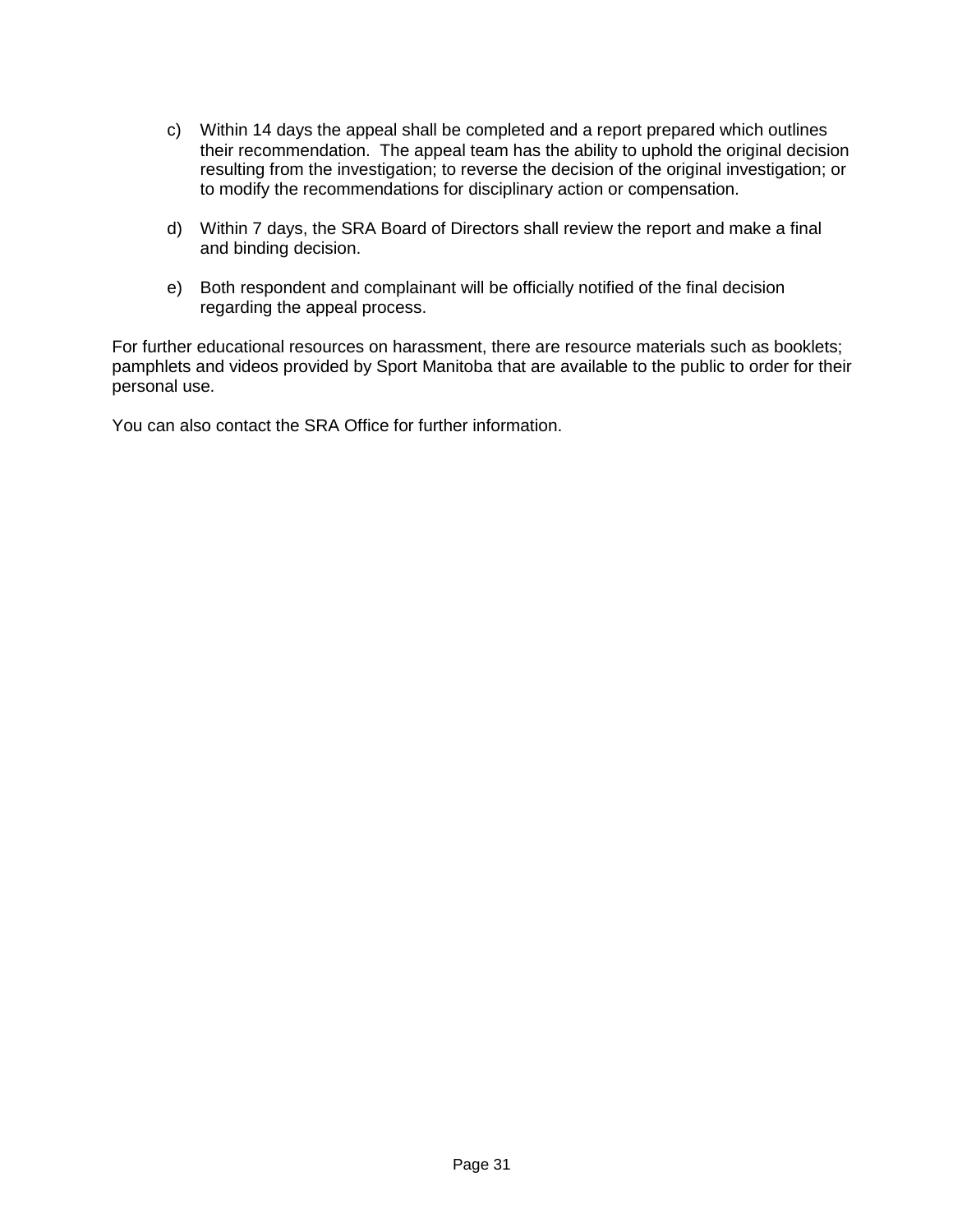# **SOUTHDALE RECREATION ASSOCIATION (SRA)**

## **7.0 PRIVACY POLICY**

### **Purpose of this Policy**

1. Privacy of personal information is governed by the *Personal Information Protection and Electronics Documents Act* (PIPEDA). This policy describes the way that SRA collects, uses, retains, safeguards, discloses and disposes of personal information, and states SRA's commitment to collecting, using and disclosing personal information responsibly. This policy is based on the standards required by PIPEDA, and SRA's interpretation of these responsibilities.

#### **Background**

- 2. Our organization, SRA, is a community centre in South east Winnipeg, and provides recreation services and programs to the families of the Southdale:
	- to provide opportunities for wholesome recreation
	- to provide opportunities for through which each individual can achieve personal growth and take part in the life of the Association and in the Community.
	- the facilities of the centre are open to all residents of Winnipeg but the centre shall be specifically concerned wit the needs of those residents residing with the above designated boundaries.

#### **Personal Information**

3. Personal information is information about an identifiable individual. Personal information includes information that relates to their personal characteristics (e.g., gender, age, income, home address or phone number, ethnic background, family status), their health (e.g., health history, health conditions, health services received by them) or their activities and views (e.g., religion, politics, opinions expressed by an individual, an opinion or evaluation of an individual). Personal information, however, does not include business information (e.g., an individual s business address and telephone number), which is not protected by privacy legislation.

#### **Accountability**

4. The General Manager is the Privacy Officer and is responsible for the monitoring information collection and data security, and ensuring that all staff receives appropriate training on privacy issues and their responsibilities. The Privacy Officer also handles personal information access requests and complaints. The Privacy Officer may be contacted at the following address: Southdale Recreation Centre, 254 Lakewood Blvd, Winnipeg, Mb R2J-3A2

#### **Purpose**

- 5. Personal information will only be collected by SRA to meet and maintain the highest standard of organizing and programming the activities of SRA. SRA collects personal information from prospective members, members, coaches, referees, participants, managers and volunteers for purposes that include, but are not limited to, the following:
	- a) Name, address, phone number, cell phone number, fax numbe and e-mail address for the purpose of communicating about SRA s programs, events and activities.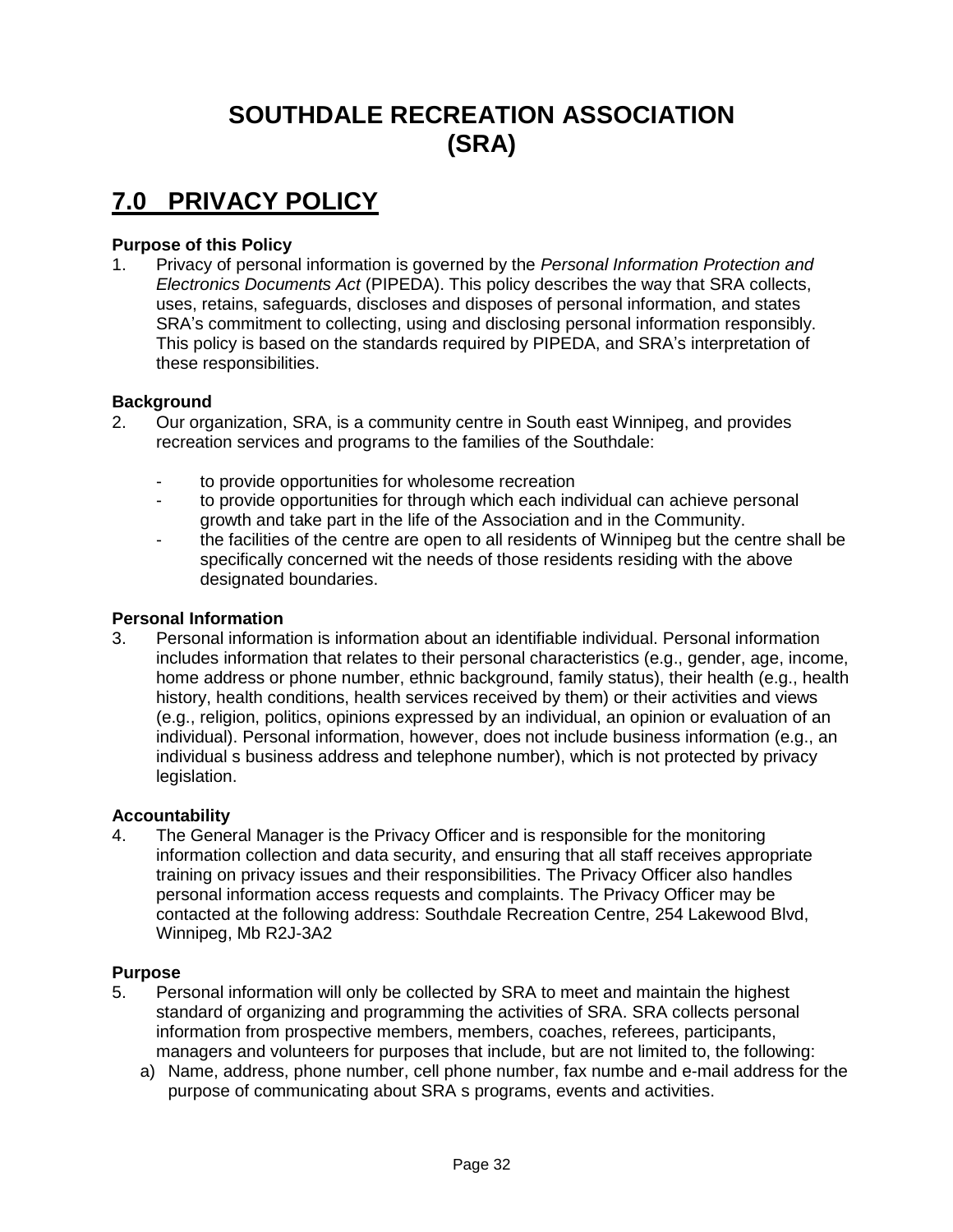- b) NCCP number, education, resumes and experience for database entry at the Coaching Association of Canada to determine level of certification and coaching qualifications.
- c) Credit card information for registration at conferences, travel administration, and purchasing equipment, coaching manuals and other products and resources.
- d) Date of birth, athlete biography, and member club to determine eligibility, age group and appropriate level of play.
- e) Banking information, social insurance number, criminal records check, resume, and beneficiaries for SRA s payroll, company insurance and health plan.
- f) Criminal records check and related personal reference information for the purpose of implementing SRA s volunteer screening program.
- g) Personal health information including provincial health card numbers, allergies, emergency contact and past medical history for use in the case of medical emergency.
- h) Athlete information including height, weight, uniform size, shoe size, feedback from coaches and trainers, performance results for athlete registration forms, outfitting uniforms, media relations, and various components of athlete and team selection.
- i) Marketing information including attitudinal and demographic data on individual members to determine membership demographic structure, and program wants and needs.
- j) Name, address, phone number, cell phone number, fax number and e-mail address for the purpose of providing insurance coverage, managing insurance claims and conducting insurance investigations.
- 6. If a purpose has not been identified herein, SRA will seek consent from individuals when personal information is used for a purpose not already consented to. This consent will be documented as to when and how it was received.

### **Consent**

- 7. Consent is required to be obtained by lawful means from individuals at the time of collection, prior to the use or disclosure of the personal information. If the consent to the collection, use or disclosure was not obtained upon receipt of the information, consent will be obtained prior to the use or disclosure of that information. SRA may collect personal information without consent where reasonable to do so and where permit by law.
- 8. By providing personal information to SRA, individuals are consenting to the use of the information for the purposes identified in this policy.
- 9. SRA will not, as a condition of a product or service, require an individual to consent to the collection, use or disclosure of information beyond that required to fulfill the specified purpose.
- 10. An individual may withdraw consent to the collection, use or disclosure of personal information at any time, subject to legal or contractual restrictions, provided the individual gives one week notice of such withdrawal to SRA. The Privacy Officer will advise the individual of the implications of such withdrawal.

#### **Limiting Collection**

11. All personal information will be collected fairly, by lawful means and for the purposes as specified in this policy. SRA will not use any form of deception to obtain personal information.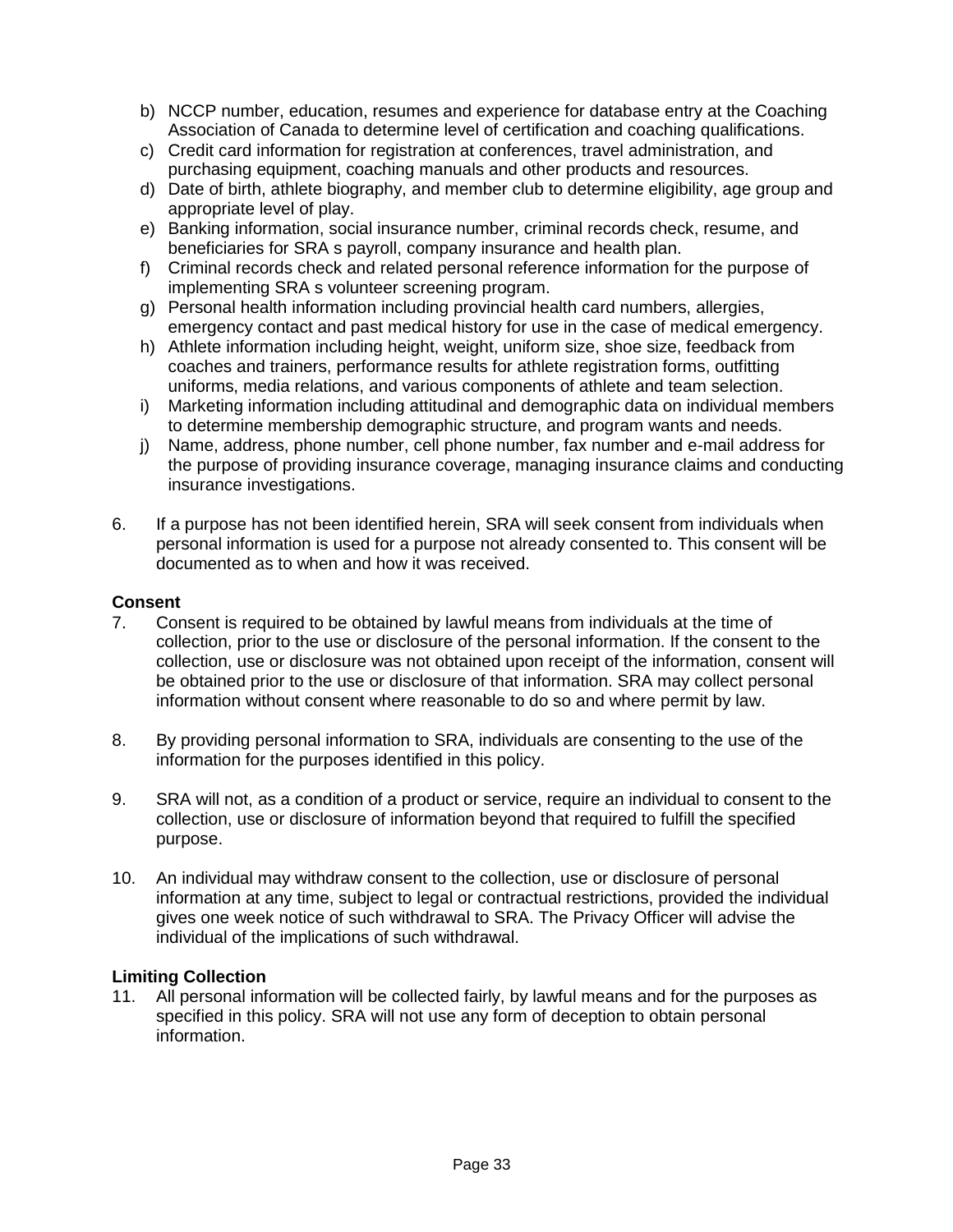### **Limiting Use, Disclosure and Retention**

- 12. Personal information will not be used or disclosed by SRA for purposes other than those for which it was collected as described herein, except with the consent of the individual or as required by law.
- 13. Personal information will be retained for certain periods of time in accordance with the following:
	- a) Registration data and athlete information will be retained for a period of three years after an individual has left a program of SRA, in the event that the individual chooses to return to the program;
	- b) Parental/family information will be retained for a period of three years after an individual has left a program of SRA, in the event that the individual chooses to return to the program;
	- c) Information collected by coaches will be retained for a period of three years after an individual has left a program of SRA, in the event that the individual chooses to return to the program.
	- d) Employee information will be retained for a period of seven years in accordance with Canada Customs and Revenue Agency requirements.
	- e) Personal health information will be immediately destroyed when an individual chooses to leave a program of SRA.
	- f) Marketing information will be immediately destroyed upon compilation and analysis of collected information.
	- g) As otherwise may be stipulated in federal or provincial legislation.
- 14. Personal information that is used to make a decision about an individual will be maintained for a minimum of one year of time to allow the individual access to the information after the decision has been made.
- 15. SRA may disclose personal information to a government authority that has asserted its lawful authority to obtain the information or where SRA has reasonable grounds to believe the information could be useful in the investigation of an unlawful activity, or to comply with a subpoena or warrant or an order made by the court or otherwise as permitted by applicable law.
- 16. Documents will be destroyed by way of shredding and electronic files will be deleted in their entirety. When hardware is discarded, SRA will ensure that the hard drive is physically destroyed.

### **Accuracy**

17. SRA will use accurate and up-to-date information as is necessary for the purposes for which it is to be used, to minimize the possibility that inappropriate information may be used to make a decision about an individual.

#### **Safeguards**

- 18. Personal information is protected by security safeguards appropriate to the sensitivity of the information against loss or theft, unauthorized access, disclosure, copying, use or modification.
- 19. Methods of protection and safeguards include, but are not limited to, locked filing cabinets, restricted access to offices, security clearances, need-to-know access and technological measures including the use of passwords, encryption and firewalls.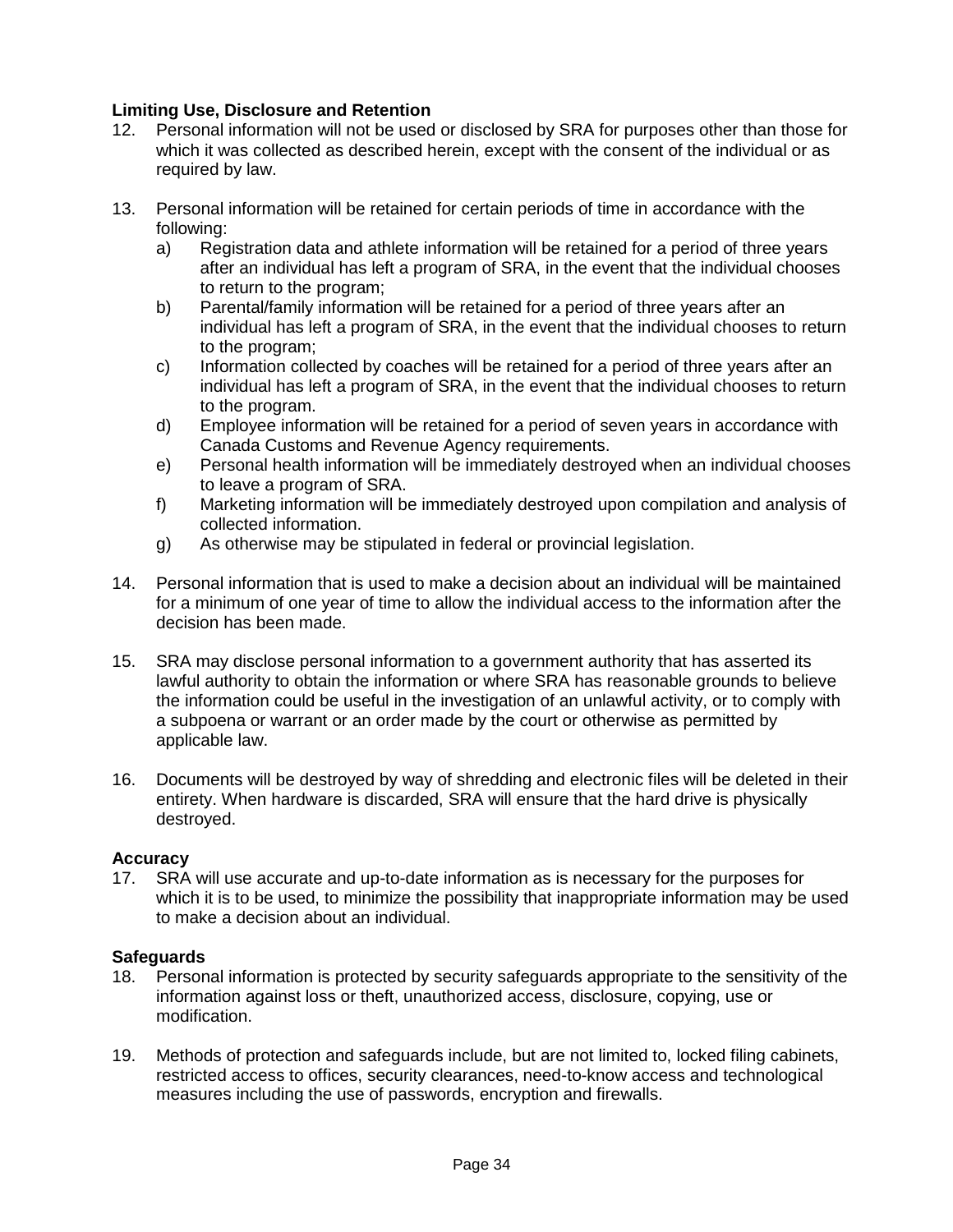- 20. The following steps will be taken to ensure security:
	- a) Paper information is either under supervision or secured in a locked or restricted area.
	- b) Electronic hardware is either under supervision or secured in a locked or restricted area at all times. In addition, passwords are used on computers.
	- c) Paper information is transmitted through sealed, addressed envelopes or in boxes by reputable courier/delivery companies.
	- d) Electronic information is transmitted either through a direct line or is encrypted.
	- e) Staff are trained to collect, use and disclose personal information only as necessary to fulfill their duties and in accordance with this policy.
	- f) External consultants and agencies with access to personal information will provide SRA with appropriate privacy assurances.

### **Openness**

- 21. SRA will publicize information about its policies and practices relating to the management of personal information. This information is available through this policy, on SRA s web site or upon request by contacting the Privacy Officer.
- 22. The information available to the public includes:
	- a) The name or title, address and telephone number of SRA s Privacy Officer.
	- b) The forms that may be used to access personal information or change information.
	- **c)** A description of the type of personal information held by SRA, including a general statement of its approved uses.

### **Individual Access**

- 23. Upon written request, and with assistance from SRA, an individual may be informed of the existence, use and disclosure of his or her personal information and will be given access to that information. As well, an individual is entitled to be informed of the source of the personal information along with an account of third parties to whom the information has been disclosed.
- 24. Requested information will be disclosed to the individual within 30 days of receipt of the written request at no cost to the individual, or at nominal cost relating to photocopying expenses, unless there are reasonable grounds to extend the time limit.
- 25. If personal information is inaccurate or incomplete, it will be amended as required.
- 26. An individual may be denied access to his or her personal information if:
	- a) This information is prohibitively costly to provide;
	- b) The information contains references to other individuals;
	- c) The information cannot be disclosed for legal, security or commercial proprietary purposes;
	- d) The information is subject to solicitor-client or litigation privilege.
- 27. Upon refusal, SRA will inform the individual the reasons for the refusal and the associated provisions of PIPEDA.

### **Challenging Compliance**

28. An individual may challenge SRA s compliance with this policy and PIPEDA, by submitting a challenge in writing.